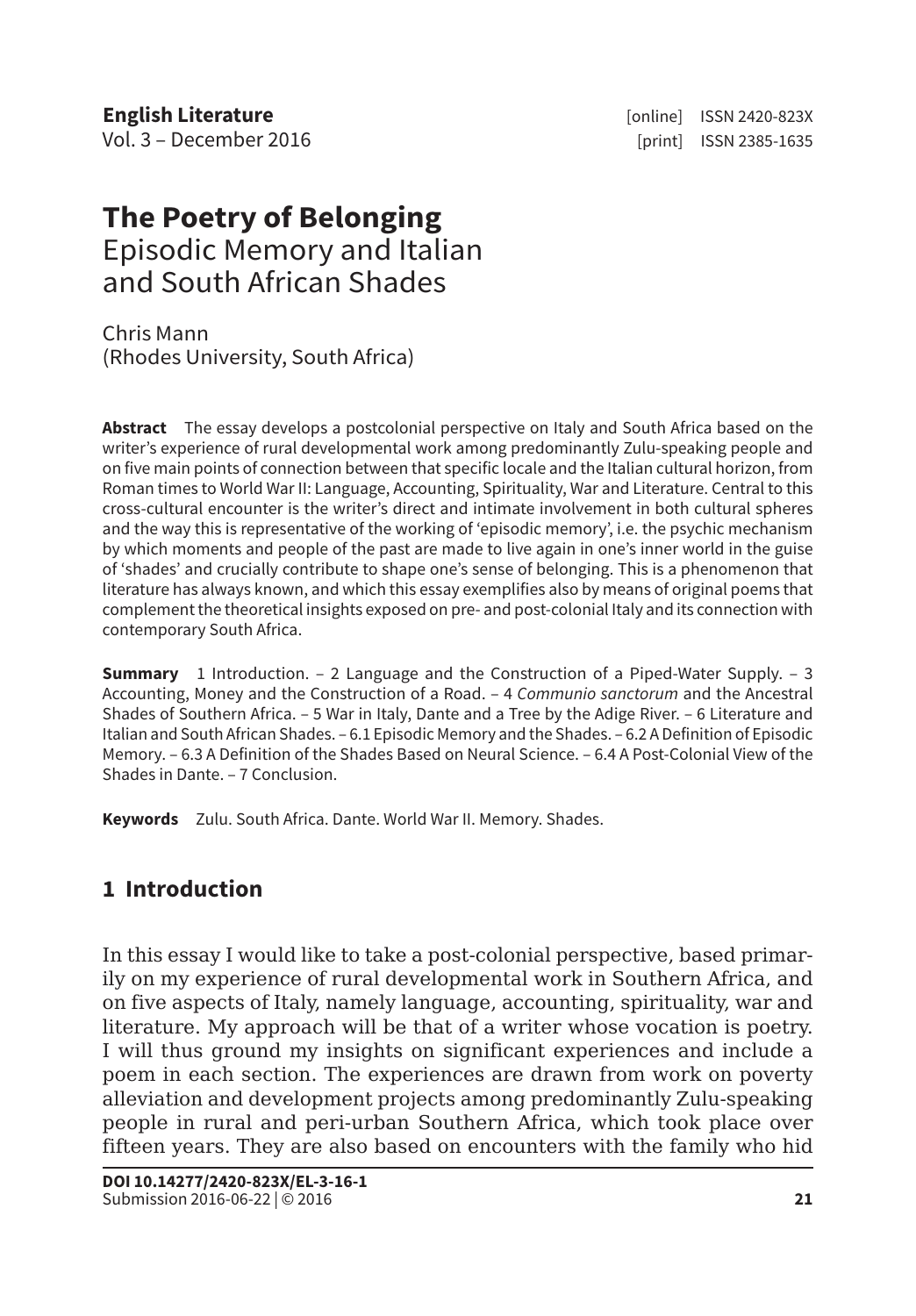my father in Italy during the war and on my current work as founder and convenor of Wordfest, a national multilingual festival of South African literature with a developmental emphasis.

# **2 Language and the Construction of a Piped-Water Supply**

In all its diversity, the Italian language is inextricably bound up with the Greek and Latin of the Roman Empire. In this first recall of a significant experience, I would like to narrate an incident that reveals the role of Graeco-Latin in development.

Imagine, if you will, a meeting in a small hall on a Friday evening on the edge of the Valley of a Thousand Hills on the peri-urban fringe of the city of Durban in 1986. The valley is home to about 120,000 primarily Zulu speaking people and immigrants from other areas who are constrained to live there because of the apartheid legislation currently in force. Since the valley is deemed to be a part of KwaZulu, it falls under a so-called homeland government. The local authority is based on customary law and a hereditary *inkosi* (clan leader or chief). Despite the growing population, there is a lack of basic services such as water and sanitation, health, water and education in sharp contrast to the nearby suburbs and industrial areas where many of the people are employed as factory workers and domestic servants. Such is the disparity of income and service levels and the valley makes one think of Lazarus lying at Dives' gate. The meeting is taking place next to the clinic in the grounds of The Valley Trust, a socio-medical community and research-based organisation founded in 1948 by a visionary doctor. The trust's original focus on primary health care, nutrition education and small-scale vegetable production projects has expanded in terms of its holistic philosophy to include the training of community health workers, school-building and preschool projects, the development of democratic local government structures, labour-intensive infrastructure projects, sanitation and spring protection, and the training of community health-workers. Those who attend the meeting are Valley Trust employees and members of the Qadi-Nyuswa Development and Services Board. They include a shopkeeper, a catechist, a school principal, a clan *induna* (headman), and similar prominent local people elected at a community meeting the year before. They are all males, volunteers and church-goers.

A severe drought had afflicted the valley in 1984. Local people used to rely on springs in the hillsides where women and girls would collect water in buckets and carry it home on their heads, often walking long distances. The portage of water and firewood within that culture is one of the major physical restrictions on women's development. Queues for water at such springs began well before dawn. Such water was contaminated with high levels of *ecoli*. The *per capita* water consumption was significantly below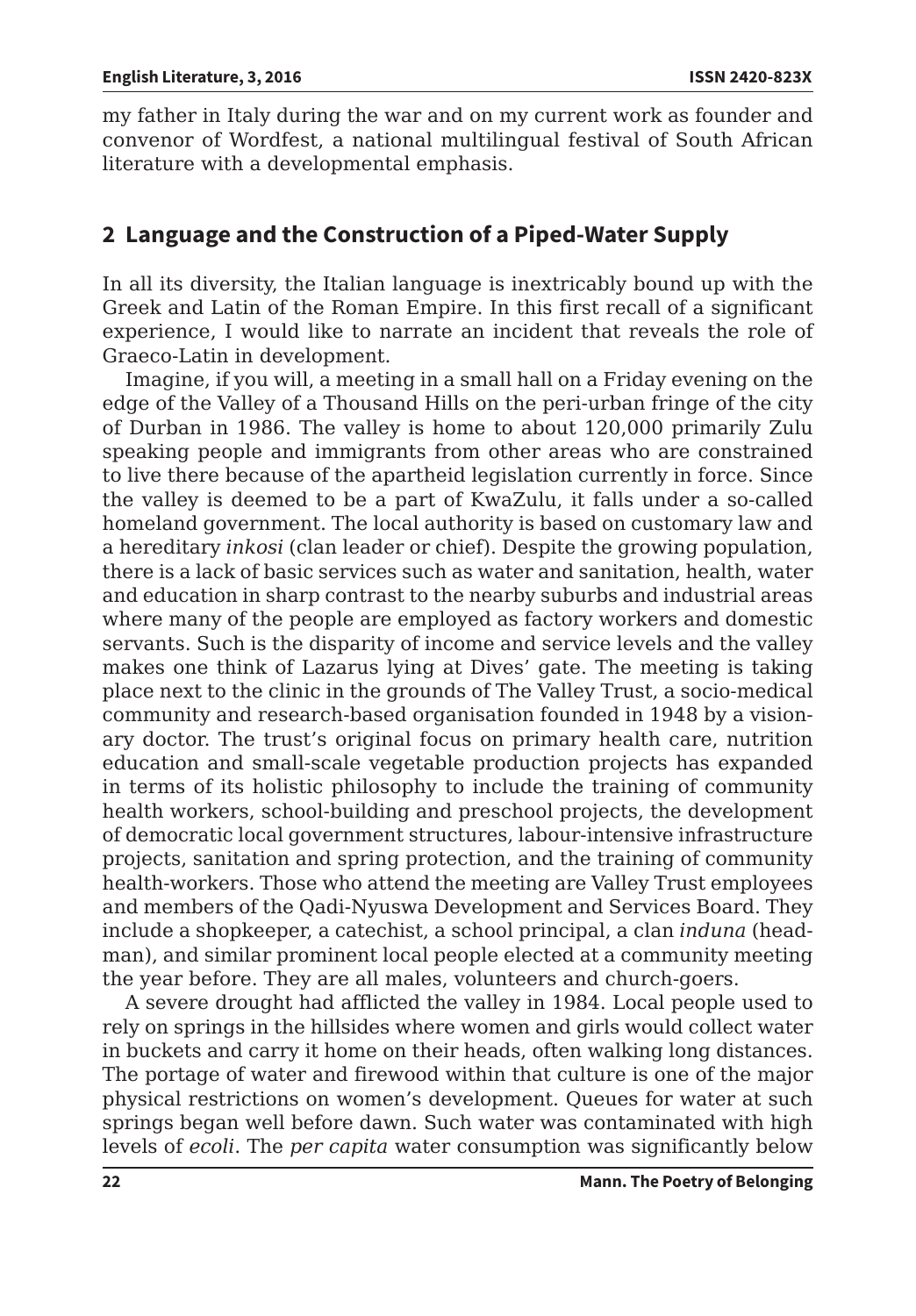the World Health Organisation's minimum requirement for health. Time and again local people had asked the Trust to make piped water available in the valley (Mann 1985). The drought enabled Valley Trust officials to persuade the local regional water board to break with apartheid and supply bulk water to the valley on humanitarian grounds. The board would not fund the cost of the infrastructure. The Valley Trust raised the funds for the infrastructure from World Vision, an international Christian organisation. There were no evangelical conditions to the grant. The project involved digging the pipeline by hand to provide temporary employment to several hundred people, and the employment of some twenty standpipe attendants.

The report-back meeting was conducted in Zulu, followed a standard agenda and began with the usual extended and fervent prayer. In South Africa 'isiZulu' or 'isiXhosa' would be used to denote the language but 'Zulu' and 'Xhosa' will be used in context here. After 'Matters arising' had been dealt with, the manager of the pipeline began his report. Distribution was based on metered stand-pipes located along the sprawl of roads into the valley where the stand-pipe attendants issued water in exchange for tokens purchased at local stores. The manager's report comprised a series of anecdotes in which he described what had happened at each of the stand-pipes during the week. Members of the board asked him to speed up his report, to no avail. Stand-pipe by stand-pipe, incident by incident, in down-to-earth Zulu and in painstaking detail he told the Board about cash-boxes, floats, tokens, meter-readings and the illness or no-show of different attendants. Members of the board slumped on their chairs as the night wore on. Then, what struck me that evening, more forcibly and clearly than previously, was the fact that the manager lacked – owing to a number of factors, including the discriminatory and reductive educational policies of the apartheid regime and the mode of Zulu he used – a language in which the particular could be quickly made more general, and in which a specific event could be linked to similar specific events in a way that revealed a pattern of behaviour among individuals, i.e. a pattern that would induce meaning and corrective action in terms of the aims of the project.

The one closest at hand was English, the language of the colonial power that had conquered the Zulu kingdom in the previous century and whose economic dominance continued. As secretary of the meeting, I listened to the discussion in Zulu and took the minutes. Since I was not sufficiently competent in Zulu to do otherwise, I wrote in English, inevitably missing much of the details and nuances of the board members. Thus, I transposed the language of the indigene into that of the coloniser. Later, I wrote a portion of an imagined set of minutes to act as an illustrative metonymy of what regularly occurred. The committee agreed that the manager and the attendants required experience in administering the project. Secondly, the terms and conditions of their employment and the regulations governing the distribution of water required a revision. The edited document would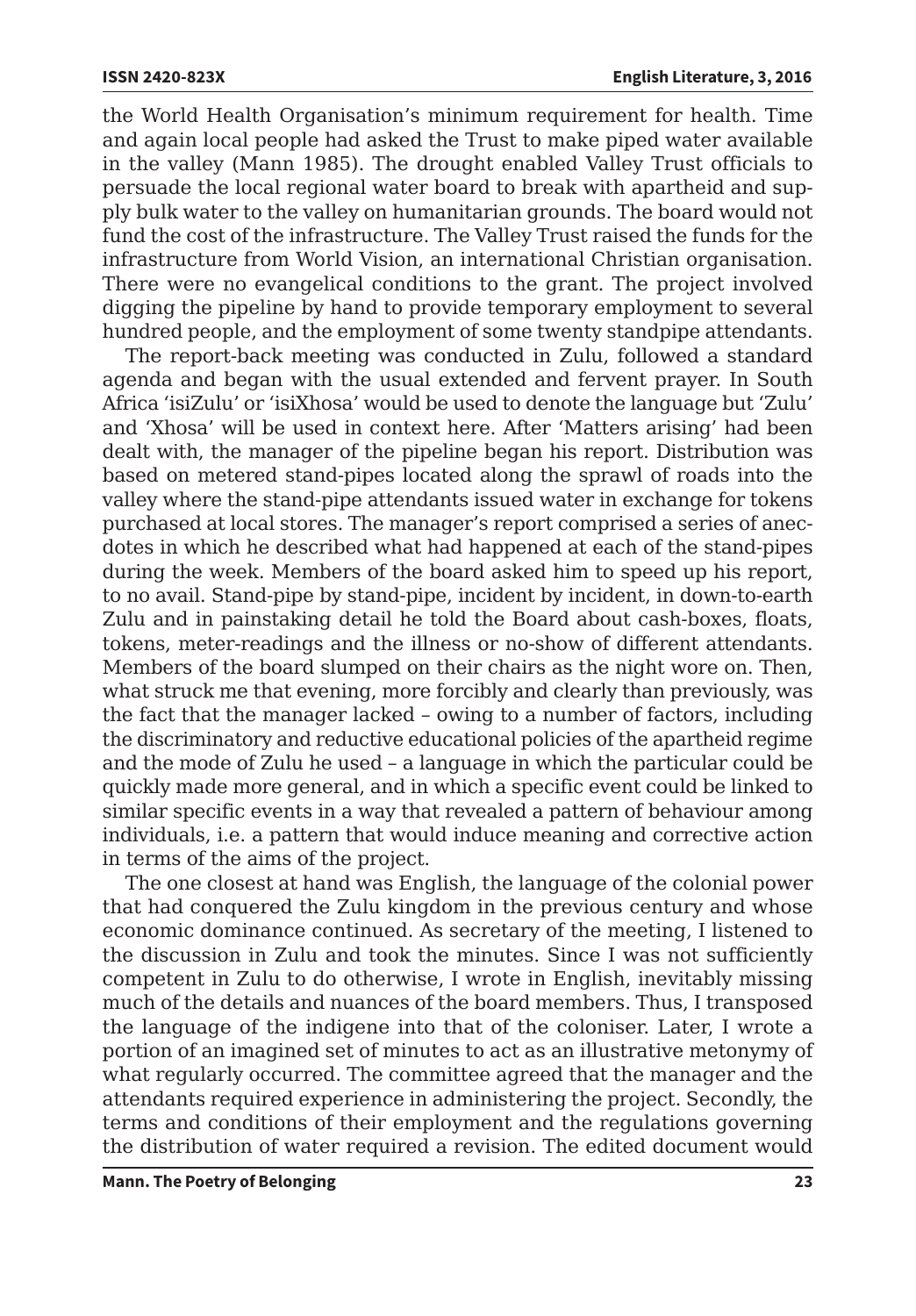be prepared by the development agency, approved and amended where necessary by the development and services board and communicated to the stand-pipe attendants in detail at an in-service training course. The treasurer and financial manager then confirmed that they would prepare an income and expenditure account, a balance sheet as well as a summary of the capital expenditure and would submit this to the office of the South African Receiver of Revenue. Where is Italy in all this, you may well ask. Speakers of Italian may not be familiar with the history of the English language. This history is inextricably influenced by the Roman conquest and colonial occupation of Britain (45 BCE to 410 CE) and, linguistically more significant, the Norman invasion and occupation (1066-1154). In both cases, the language of conquest and administration included a vast array of abstract nouns and verbs. In the first instance, these were Latin, in the second the Latin was absorbed into early French. Both of these languages also carried forward the originating Greek terms that Latin had absorbed. As a matter of fact, the minutes I took in English during that meeting were dominated by words absorbed from Latin, as is the Italian of today:

La commissione ha concluso che il dirigente e gli assistenti non avevano l'esperienza necessaria per amministrare il progetto.

In secondo luogo, le condizioni e i termini del loro impiego e le norme che governavano la distribuzione dell'acqua dovevano essere riviste.

Il documento revisionato sarebbe stato preparato dall'agenzia per lo sviluppo, approvato e modificato ove necessario dalla commissione per lo sviluppo e i servizi, e comunicato dettagliatamente agli assistenti del serbatoio durante un corso di aggiornamento sul lavoro.

Il tesoriere e il direttore finanziario hanno poi confermato che avrebbero preparato un resoconto delle entrate e delle uscite, un foglio di bilancio così come un riassunto delle spese del capitale e avrebbero consegnato tutto ciò all'Ufficio delle Entrate sudafricano.

Here now is the English version, with the words of a Graeco-Latin origin underlined:

The committee agreed that the manager and the attendants required experience in administering the project.

Secondly, the terms and conditions of their employment and the regulations governing the distribution of water required revision.

The edited document would be prepared by the development agency, approved and amended where necessary by the development and services board and communicated to the stand-pipe attendants in detail at an in-service training course.

The treasurer and financial manager then confirmed that they would prepare an income and expenditure account, a balance sheet as well as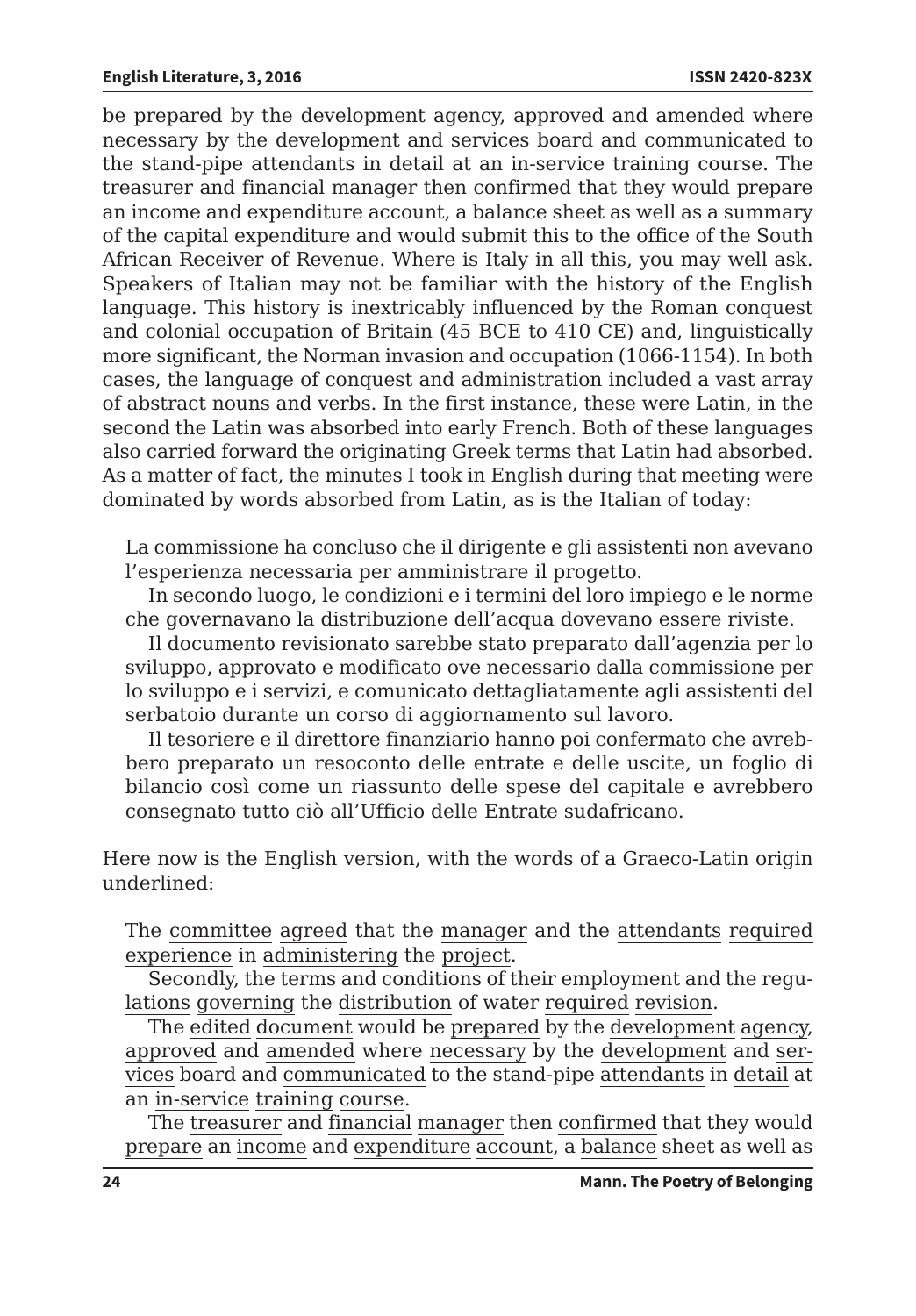a summary of capital expenditure and would submit this to the office of the South African Receiver of Revenue.

It is significant that almost the only substantive word that is not written in the imported language of administration is 'water'. Most of the members of the Board were, as a matter of fact, competent in the use of English and the minutes I wrote in English were welcomed by them and crucial to the management of the improved though imperfect water supply to the people in the valley. In contexts outside the meeting, the language of the people on the board oscillated, in fact, from the *lingua franca* of administration to the language of the indigenes, which is a widespread practice observable in post-liberation South Africa, and expressed in the frequent use of mid-sentence code switching from one language to another.

How is this to be interpreted? One useful model of understanding that is still of value is provided by Monica Wilson, a prominent social anthropologist whose fieldwork was based in Southern and Central Africa. She argued that a necessary, though not complete, understanding of postcolonial societies requires an analysis of their change of scale. The change, in her terms, is from small-scale, village societies to larger scale societies. The latter societies are characterised by extensive systems of literacy and numeracy, a wider range of impersonal relationships than those found in clans and chieftainships as well as less local and more universal institutions of law, governance, money, trade and religion. This model of change complements and does not replace existing models of understanding, namely the discourses of politics and economics, gender and race (Wilson 1945; 1971). In some but not all ways, Wilson's model makes good what I call the *lingua franca lacunae* of post-colonial discourse. By this I mean the omissions in understanding what occurs when post-colonial scholars attempt to make sense of cultures other than their own using the language of the coloniser with scant or no reference to the culture-embedded language of the transitional society being researched. A shallow and romantic view of small-scale village societies can be the result. From a post-colonial perspective, then, based on the self-limited purview of the above experience, contemporary Italian is seen as a language of a large-scale society. Many of its Graeco-Latinate abstractions were absorbed into English following the Roman and Norman conquests of small-scale British clans. The British Empire in turn used those characteristics in the administration and development of the institutions of smaller scale societies it conquered and colonised. Such a *lingua franca* may provide access to power and social mobility to individuals in small scale societies. It enables them to enter the multiple dimensions of what I would call a larger scale linguisphere. It may also serve to alienate such individuals from their cultural heritage and to set up a lifelong inner tension between small-scale and large-scale values. For users of Italian in general, the perspective clarifies the extent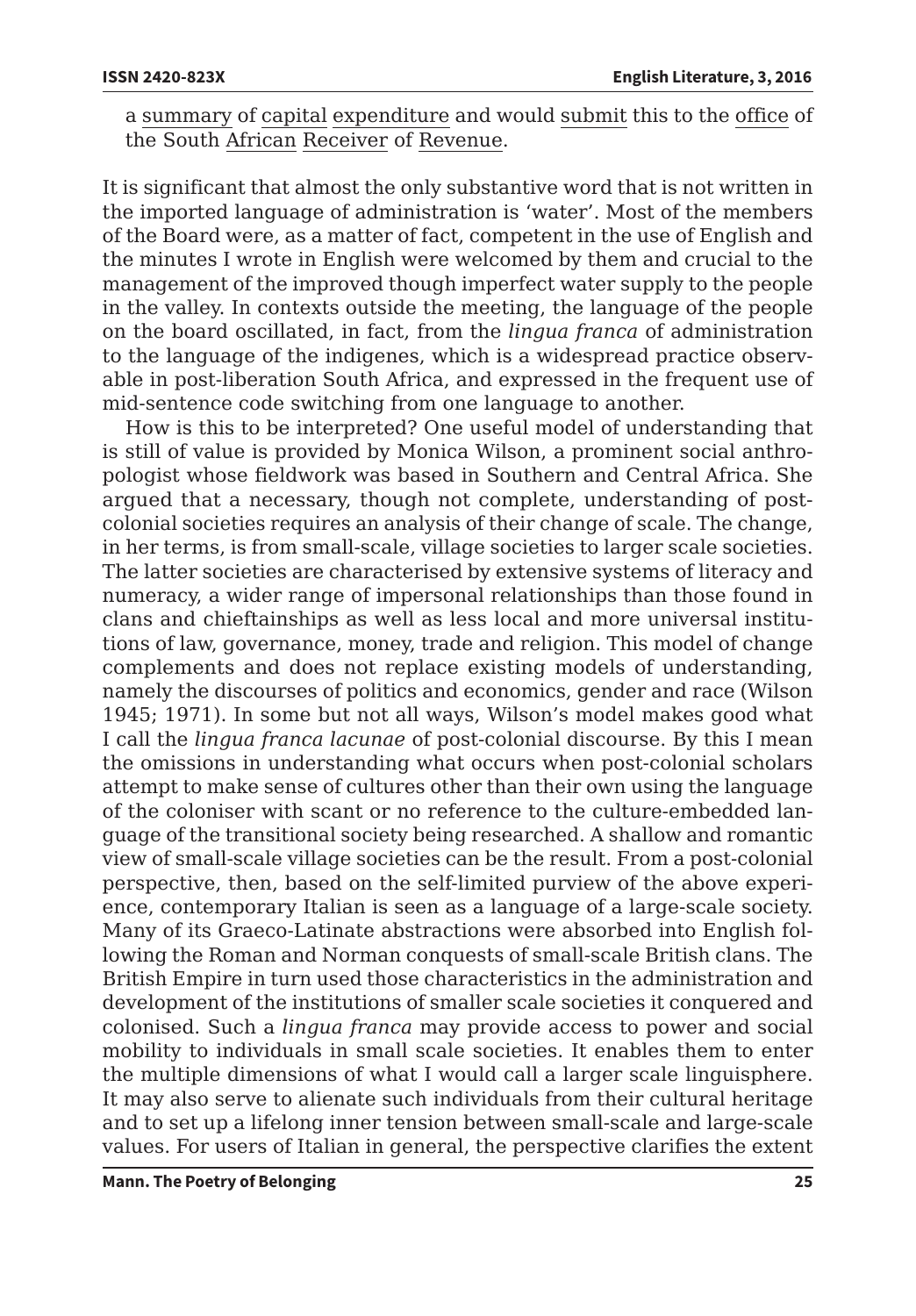to which a large-scale society language is part of everyday Italian. For writers, as distinct from administrators, it emphasises how important it is to continue to keep texts grounded in the nouns and verbs and idiomatic metaphors of interpersonal colloquial usage.

Taps

What a piece of handiwork's a tap!

You ask for one inside a hardware shop, it's plonked on the counter.

*Plonk*.

'Will that be cash, friend, or on account?'

That's it – no mention of its origins, not a single thought about the webbed complexities of miners, crusher plants, furnaces and hazardous dumps, of labs and factories, of credit schemes, companies, trucks and roads that bring it spigot and all to that counter in the hills.

You want a tap?

*Plonk* – that's it, friend.

Consider too what pushes up and out of taps, which shoots and glitters forth and overflows a cup, a pot, a pair of cupped and dusty hands.

No need to heave across hot hills for that, no queuing till midnight with buckets round a toxic ooze, no sloshing into shackland rivers with a rusty tin.

So bless the manufacturers of taps I say, the water-board officials and the engineers, the clouds that rain into the reservoirs, and the men and women sweating in a trench with picks so pipe after light-blue polyvinyl chloride pipe laid end to end, for miles and miles will bring a tap to every house across a thousand hills.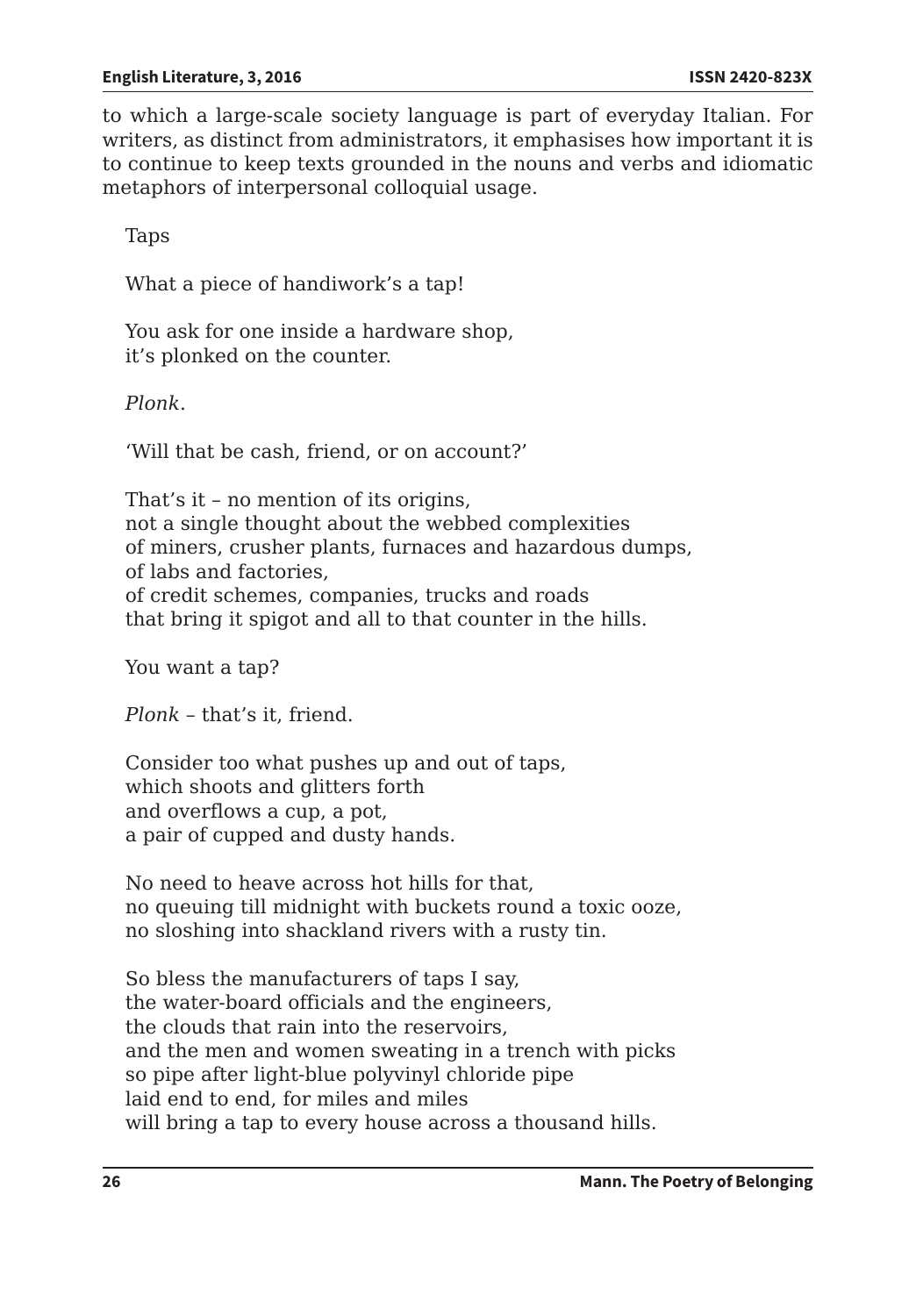Taps!

Would that a cool and glittering strand of water gushing from a sturdy brass domestic figurine could overflow each pair of cupped and dusty hands on earth. (Mann 2010, 110-1)

# **3 Accounting, Money and the Construction of a Road**

The second significant experience links the financing of a road building project in the Valley of a Thousand Hills down the convoluted corridors of history to cognitive increases in scale in medieval Venice and Florence. The holistic model of development implemented by The Valley Trust during my tenure as Operations Director was based on a version of Maslow's well-known pyramid of human needs. Rather than impose projects, the Trust would, where practicable, respond to needs expressed by people in the valley for health care, education, water, sanitation, food and employment. This stretched our organisation immensely.

In 1986, a group of people from an inaccessible part of the valley approached The Valley Trust asking for a road to be built. The need was expressed in a memorable sentence along the lines of *Kunzima ukuhambisa ugogo ngebhala e-clinic uma egula* (when Grandma's ill, it's hard to push her to the clinic in a wheelbarrow). This prompted discussions with Robert McCutcheon, a civil engineer who had gained extensive experience in labour-based road construction funded by the International Labour Organisation in Kenya and Botswana. With the assistance of another civil engineer, Robert Little, I cost out two models of construction, one that relied on machines and the other on manual labour. I was then able to complete two sets of accounts that set out the anticipated income and expenditure of the project using standard accounting categories. The labour-based model was 10 to 15% more expensive than the one that used machines. I can remember sitting in my office late one afternoon looking at the numbers in dismay. Material poverty was rife in the valley, and hundreds, if not thousands, of people were desperate for paid employment. There was no way in which the quantum of the value of the work to the prospective individual employees could be brought to account.

I then prepared a cost-benefit analysis. Although this was more inclusive of non-material and second level values such as access to the clinic, social cohesion and the payment of school fees for children of employees, it relied upon subjective assessment. I was cognitively at a dead end. It was obvious that the labour-based model had more worth and would generate more value from the investment, at least within the human parameters of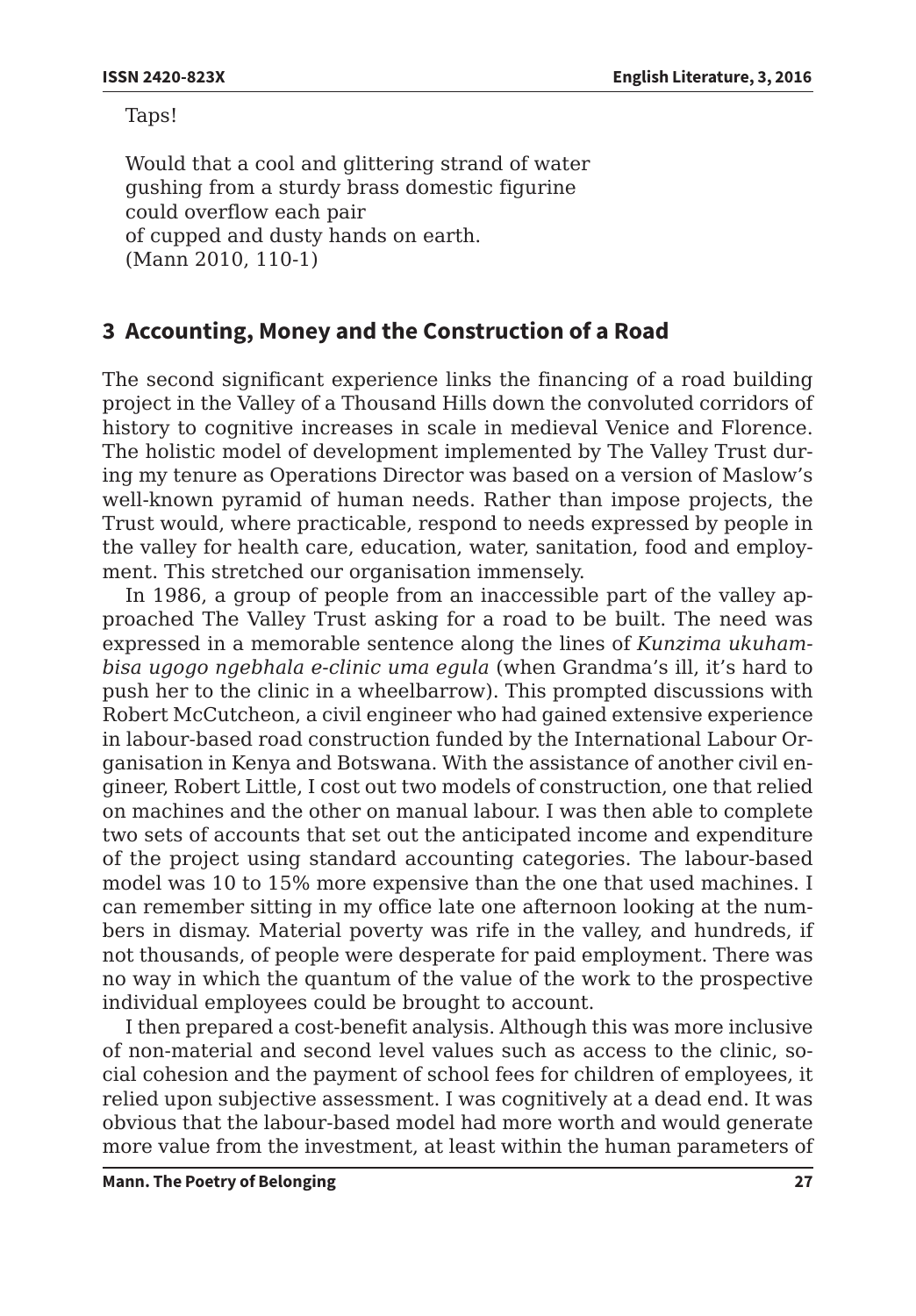people in the valley, but I was unable to bring that to account within the conventional format of number-based accounting.

Given our limited managerial resources, we eventually settled on an income-enhancement project that would offer part-time piece-work to about 250 people over a period of three to four months. Costs were met by a grant from an unemployment relief fund administered by the Department of Manpower. Lingering idealistic doubts about the value of the project to the employees were removed by post-construction evaluations that were uniformly positive (Mann, Myeni 1990).

'The Thokoza (*Be Joyful*) Road project' was one of the several pilot projects that led, together with the change of government in 1994, to an expanded public works programme. These were funded by international aid organisations such as the ODA (Britain) and local development foundations such as the Donaldson Trust. This approach to employment provision, well documented by World Bank studies in other parts of the developing world, was heralded by political leaders in South Africa as a major contribution to the reduction of the unemployment crisis in the country as a whole. Government then set up a programme to provide jobs to a million people. It cost over R40 billion (about 3 billion euros). There were decidedly mixed results, which led to widespread and realistic scepticism about the capacity of the new government to manage a scheme of this magnitude. The worth of such an approach was lost in the maladministration, corruption and political rhetoric that followed (McCutcheon et al. 2012).

Accounting assigns numbers to economic goods and activities in terms of values generated within specific socio-historical contexts. It orders and presents the numbers in complex arithmetical systems governed by rules issued by regulatory authorities.

This format is standardised by an organisation based in London known as the International Financial Standards Board. In many ways its work is an astonishingly successful intellectual triumph since it provides a generally accepted financial *lingua franca* for widely different economies and cultures around the world. The format is not completely fixed, but subject to continual adjustment and reform by the representatives of participating countries. The founding definitions of the regulations that govern the International Reporting Financial Standards distinguish between assets and liabilities. Prominent among the latter are employees. People, in other words, are from the start defined as a cost to business. The current format, furthermore, omits any reference to the impact of the economic activity on the environment. This has serious ecological consequences. The time frames for financial reporting (typically quarterly and annual sets of accounts), within an investment culture hungry for short-term profit, also by definition exclude the worth of ecologically sustainable commercial and industrial enterprises that earn a lower return for investors. As a matter of fact, with the revolution in digital technology and the Internet,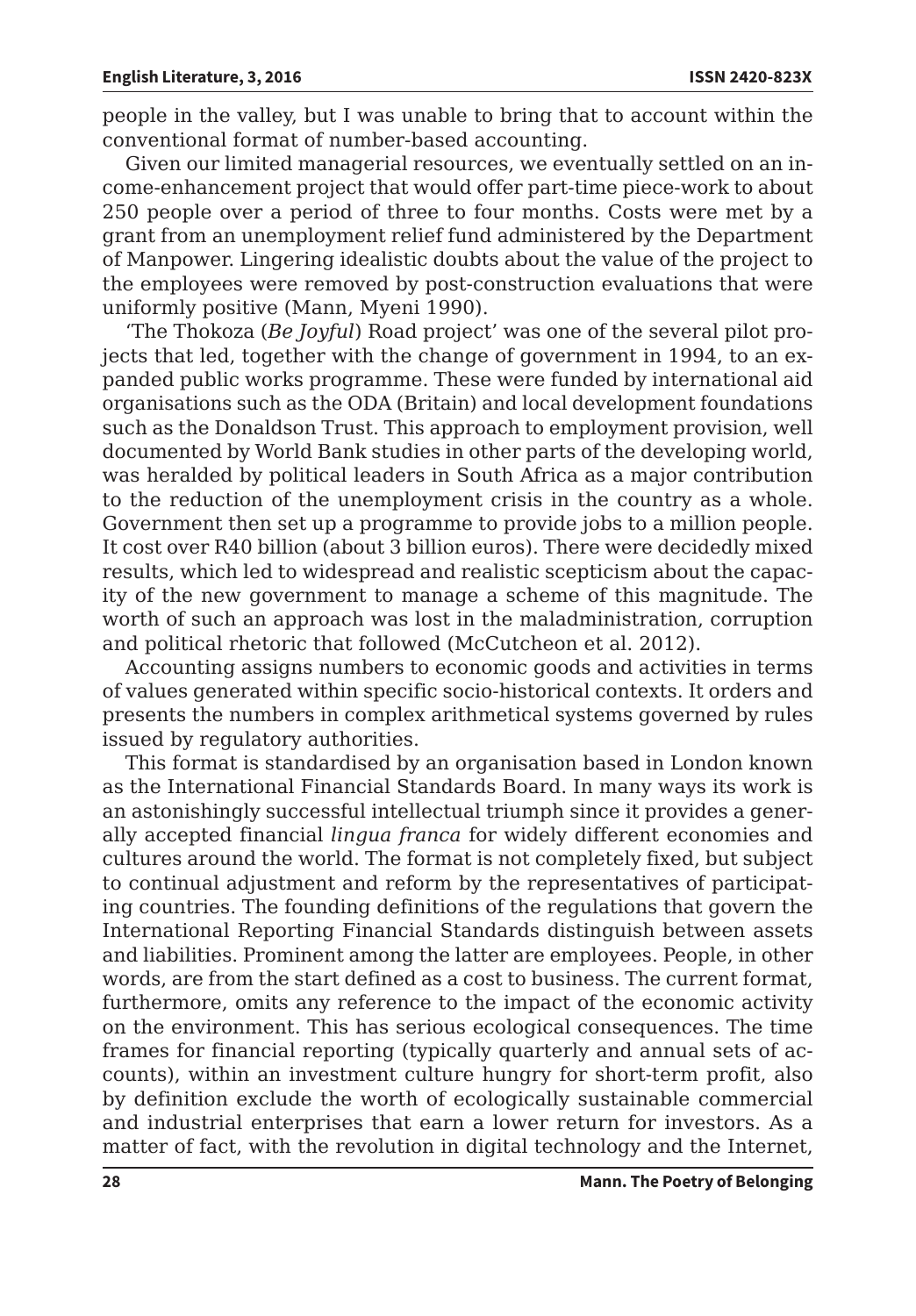accounting can now provide a continuous flow of data. A multinational retailer, for example, is now able to view a daily balance. This is a narrow and misleadingly precise construction of value, given the long time-spans of evolution, the escalating growth in the population of our species, and its increasingly destructive impact on the biosphere.

Where is Italy in all this, you may well ask. Accounting evolves out of pre-literate, small scale barter economies with the cognitive development of a number of systems of symbolical thinking, ranging from writing and numbering to the coins of money. More than seven thousand years ago, for example, comprehensive accounts were kept by the Sumerians. The Code of Hammurabi of Babylon (2285-2242 BCE) set out the legal requirements for reporting. The accounts of the Chao Dynasty in China (1122-256 BCE) were a comprehensive and systematic ordering of economic activities that include allocating income and expenditure to a number of different monetary funds, periodic reporting and auditing. A similar exact control of resources is observable in the accounts kept by Zenon (c. 256 BCE), an administrator who managed the agricultural estate of Apollonius, in effect the finance minister of the Greek colony of Egypt. Zenon's accounting officers recorded even the cost of used nails. Roman households were required to keep accounts that were used for the assessment of taxes. Augustus Caesar implemented an annual budget, but the accounting records of the Roman Empire have not survived as they were inscribed on wax-covered wooden tablets. In general, accounting in such societies amounts to the assemblage of inventories of economic transactions. These enable proprietors, be they individuals or institutions, to assert control over people and other material economic goods, and in the case of government, to extract and distribute tax in a systematic way.

Why then is the development of double-entry book-keeping such a formative change in economic activity, and why did it happen in northern Italy? The implications of the change cannot be underestimated. Luca Pacioli (1445-1517) summarised the characteristics and application of doubleentry book-keeping in a book published in Venice in 1494 entitled *Summa de Arithemetica, Geometria, Proportioni et Proportionalita*. Chatfield in his authoritative *A History of Accounting Thought* states that "accounting history divides into two distinct parts, one comprising the 5000 years before the appearance of double entry and the other the 500 years since then" (Chatfield 1977, 4; see also Davies 2002, 1-65).

It does scant justice to the sophistication of the medieval mind to summarise the changes here but let me outline the differences using a smallscale society perspective. An economic transaction in a small scale barter economy could be characterised as leading to an oral agreement between two people. Such transactions, rendered to writing, evolve into inventory accounting. This acts as an *aide mémoire* so that a number of different transactions that occur over time can be recalled without dispute by both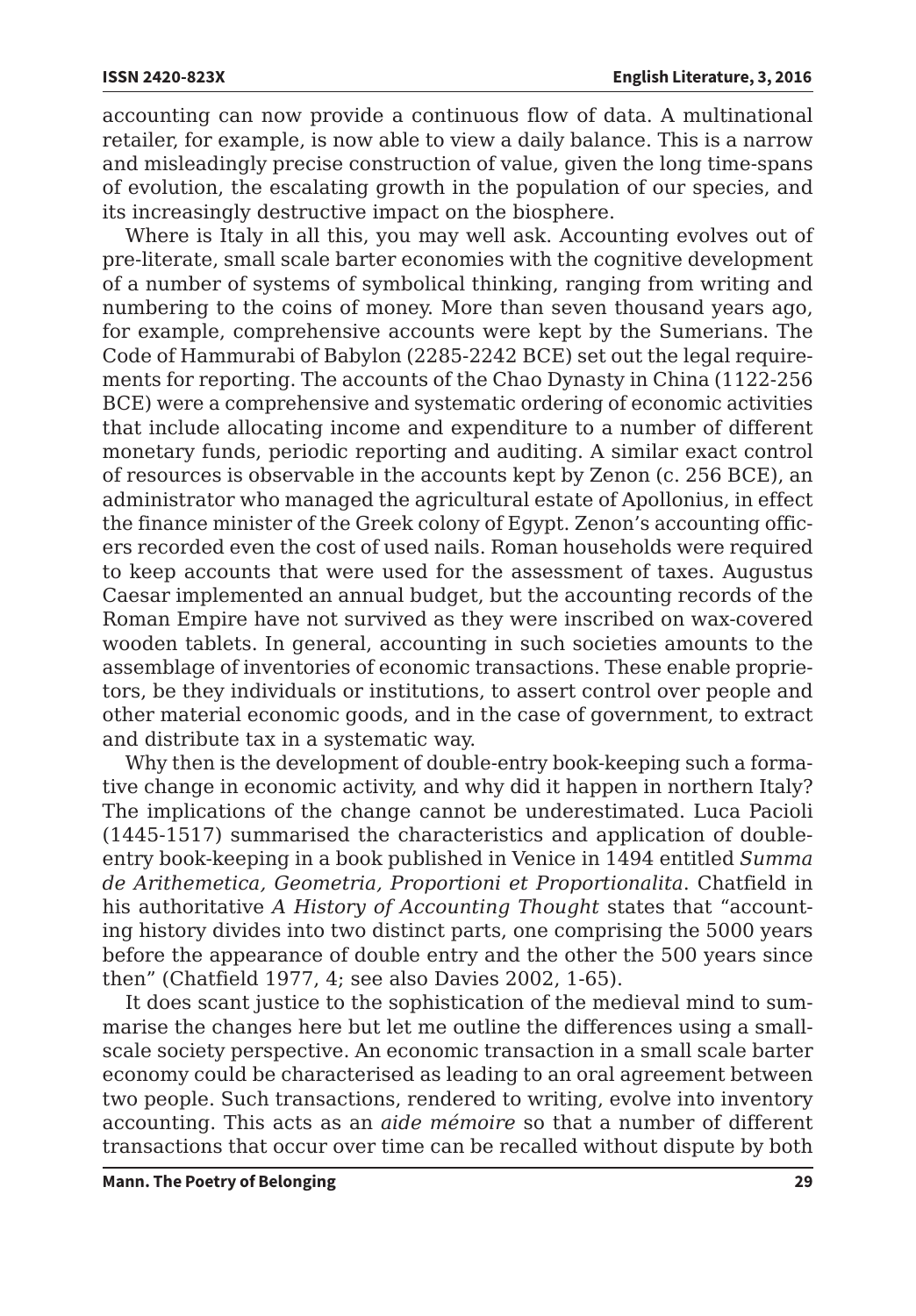parties to the transaction. What might have been a couple of spoken sentences and a handshake in an oral economy is transcribed, in greater and greater complexity as transactions increase in number and size, onto tablets of clay, scrolls of papyrus, a waxed tablet, sheets of paper in books or the molecules of silicon chips.

An innovation is required when individuals initiate a greater number of transactions with a larger number of other people over longer periods of time – when, for example, a trader does not merely exchange a basket of apples for a pouch of salt but a shipload of olives, cloth, wine, jewellery and dried figs for silks, spices, emoluments and wheat in different ports in transactions handled by different agents using different currencies. In this case, inventories by themselves are not sufficient to understand and control the number and complexity of the transactions. The innovation, in the case of double entry book-keeping, is induced by complexity and is a consequential increase in cognitive scale.

The transactions require, first of all, a reduction to a monetary value expressed in numerical symbolism and capable of computation by means of arithmetic. The duality, and not just the singularity, of each transaction needs to be perceived, analysed and recorded in monetary terms. The singular events – recorded in what is known today as the journal in accounting parlance – require interpretation and transposition into a nominal account known as the ledger. Then, these are entered into two different vertical columns headed 'Debits' and 'Credits'. These numbers, when brought to a trial balance on a separate sheet of paper as recommended by Paciola, allow the proprietor to see at a glance where the quantum of transactions is heading. What socio-economic events induced this cognitive breakthrough? The precipitating event was the capture of Jerusalem by the Turks in 1075. Over the next three hundred years, the Crusades that followed brought in their wake an unprecedented expansion in economic activity in the Mediterranean as the trade between Europe and the Middle East increased (Littleton 1981, 17). The Italian cities of Venice and Genoa, which acted as intermediaries, soon achieved dominance in the fields of trading and banking.

No longer could the existing record keeping of a company keep track of the implications of the sum of all transactions, which might have been possible in the past when the proprietor considered these prior to making a business decision. Not only had the range of goods increased, but proprietors also employed agents in foreign ports and entered into complex partnerships with other traders as well as bankers, venture capitalists and ship owners. In addition to double-entry book-keeping, other innovations in the instruments of trade included draft bills of exchange, marine insurance codes, mercantile law and innovative methods of credit formation. Other factors were the growth of literacy and numeracy among the merchants themselves, the invention of adjustable type and the rapid adaption of Ara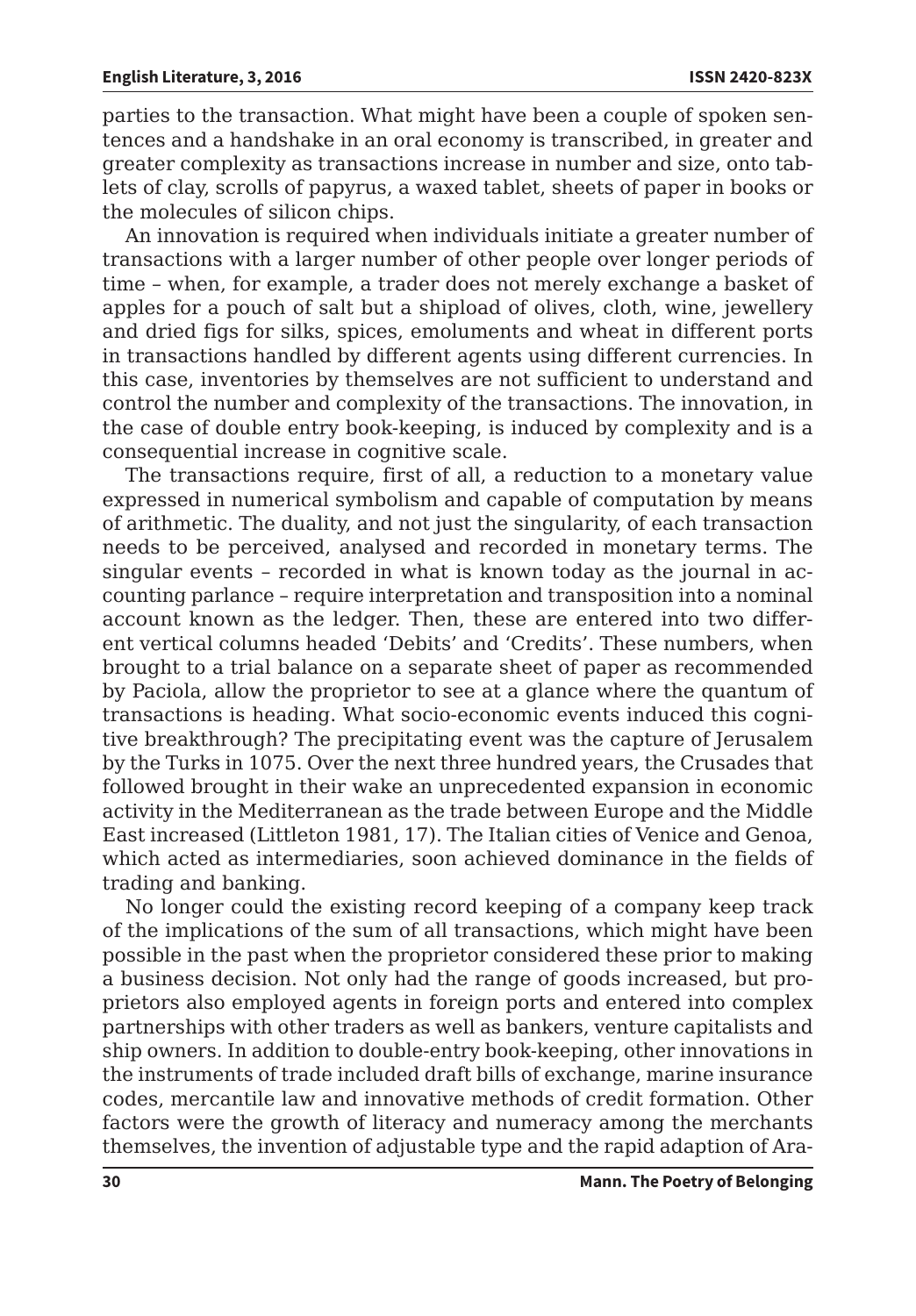bic numerals. The Greek and Roman symbolical representations of number were clumsy in comparison to the Arabic system. Within one generation of its exposition by Leonardo of Pisa in 1202, Arabic numerals were widely used by merchants in Italy (Chatfield 1977, 33). The earliest records of medieval accounting are patchy. There is evidence of rudimentary double entry book-keeping in the ledger of the Farolfi company in Florence in 1299. The oldest surviving evidence of such book-keeping by a city are the Massari accounts kept by the city of Genoa from 1340. The first recorded evidence of double entry book-keeping in Venice can be found in the accounts of Donaldo Soranzo and Brothers in 1410 (Chatfield 1977, 35).

In the absence of similar evidence from elsewhere in Europe or the Mediterranean region, it is a defensible surmise that double entry bookkeeping developed by fits and starts in a number of companies and cities from the thirteenth century onwards in northern Italy. Pacioli's work summarised and ordered most, but not all, existing practices, was translated within a few years into five European languages and had a widespread influence. It is remarkable how little the principles of book-keeping laid down by him have changed in the five hundred years since the publication of the book (Chatfield 1977, 49).

From a post-colonial perspective, it is apparent that this form of accounting is a cognitively powerful instrument. As more and more economic activities, goods and services are commodified and allocated a monetary value, and as ownership is depersonalised through the issues of shares, so do firms grow beyond the limited human capabilities of the individual proprietor. Barter economies had little defence against the behemoth of manufactured and agricultural goods, the capital, technology and accounting brought into productive and extractive array by the companies of the nineteenth century. These contributed significantly to the mercantile expansion and the dominance of Europe in other continents. Given its origins in the commercial boom in the Mediterranean regions in the Middle Ages, could this be otherwise? Initiatives have intensified over the last few decades to make accounting more comprehensive and less simplistic, by, for example, providing triple-bottom line annual accounts. These offer investors a summary of the financial, ecological and human value of a company's activities over the accounting period. Such modifications offer a more human and ecologically sustainable 'number-fication' and 'moneyfication' of values than the present format provides. At present, however, such innovations are only weakly and intermittently successful, given the global dominance of financial and material values.

From a post-colonial perspective, then, Italy's innovations in financial accounting standards and banking in medieval times significantly contributed to the development of the global accounting standards now in use around the world. The impact of the rigorous materialism of such accounting systems on the people of small-scale post-colonial societies continues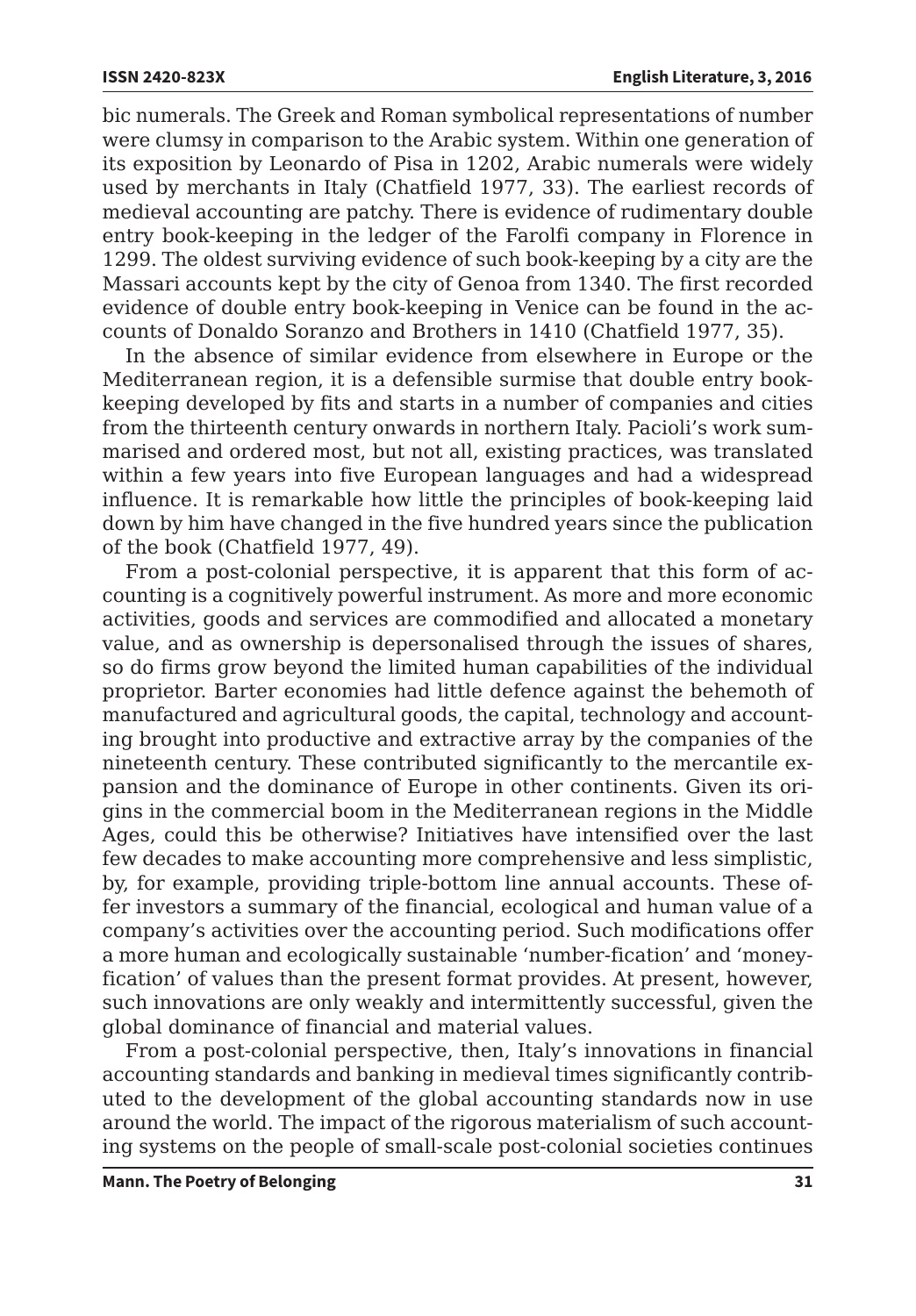to be devastating. Reform is urgently needed. Without it the employment of machines and not people in places of poverty and unemployment will, according to the format of contemporary accounting, remain an irrational choice, whether in Africa or Italy.

### Thokoza Road

Rain on a road up a rural hillside, I'm walking there slowly with friends, walking its memory as I dream, tasting once again the sweat, the dust, the pride of its making, its light brown, sinuous corners rising through gullies of thorn, green thickets of bush, a sprinkle of salt-white goats, to mist along a ridge of dolomite rock, that hunger, that urge of our youth to be up and always doing, quiescent, becoming instead a mild, unspoken exhilaration.

And here's that culvert's arch, its masonry now tufted with grass, that stream still chewing its base, whose levels we struggled to find, and here is one of the pegs, that rusty remnant in a donga, hammered in to set the camber, and there, scored in a cutting the myriad marks of the picks, the whole wall of the cutting a frieze, a testimony in stone to those who'd laboured here, day after day, in dust and heat, so many summer-times ago.

And rain has scalloped its ruts and corrugations in the gravel, that tricky cross-fall is still too steep, but trucks and taxis are grinding slowly up the curves crowded with people and heaped with sacks of mealie-meal.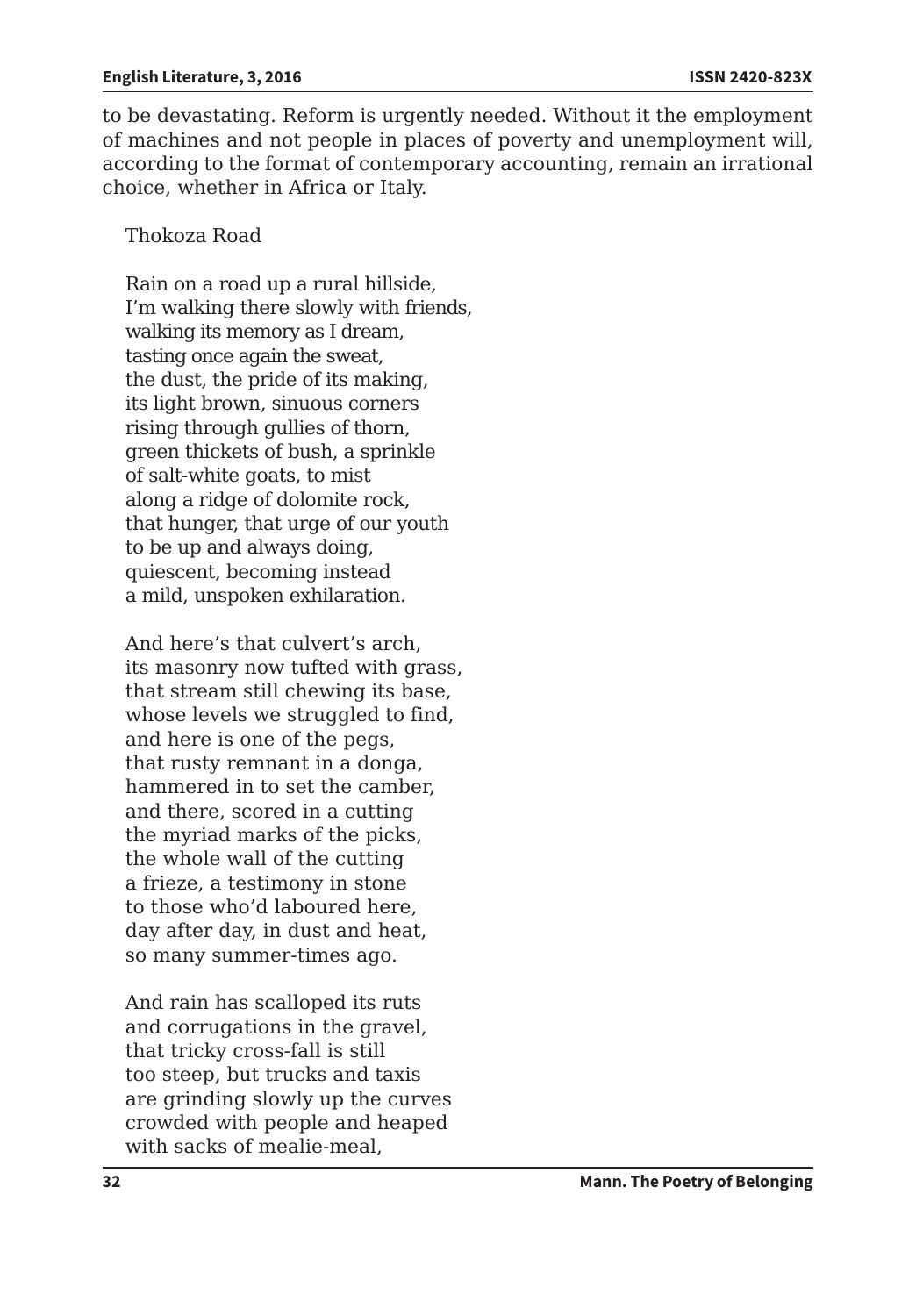bags of oranges, door-frames, paraffin tins and mattresses.

While we, like shades come back to visit their places of toil, are walking Thokoza Road, our voices, that hunger stilled, content enough to remark, 'This road was needed, was built by hand, in summer's heat. You who travel its surface be glad to find its artistry here.' (Mann 2010, 112-3)

# **4** *Communio sanctorum* **and the Ancestral Shades of Southern Africa**

The significant experience on which I am going to base the observations of this section was prompted by a ritual ceremony. Over the years, I had got to know a local primary school headmaster known in the valley as 'Thisha Ngcobo'. He and his family lived in a modest house in the Qadi Tribal Authority area on a jutting spur of land that had a spectacular view of the valley down to the UmNgeni River far below. His grandfather had been a catechist who had established the Catholic church near his home. He was married to a Xhosa-speaking nurse who worked at the Valley Trust clinic.

Thisha Ngcobo invited me and my wife, the artist Julia Skeen, to a widely practised ritual ceremony known as *ukwambula itshe* (unveiling the stone, i.e. the tombstone of a relative, in this case his father). We took the invitation to be an honour, given the continuing repression, the tension and violence of the 1980s in South Africa as the struggle against apartheid intensified. It was also significant because we would be attending a public manifestation of what we had read about and often discussed with people in the valley, namely the importance ascribed to the continuing influence of the *amadlozi* (ancestral shades) in the day-to-day lives of ordinary people. I can remember very little of the physical details of the event. I can see the new fence erected around the family graveyard, the house of the teacher and the nearby church built by his father, the parked cars, the large number of people attending the ceremony, and the exuberant singing and *ingoma* dancing after the meal. The rest is infill, realistic suppositions drawn from vivid experiences elsewhere, from details found in the poem I wrote shortly after the event and from aspects of the painting by my wife. I am being deliberately laconic and inconsequential to realistically convey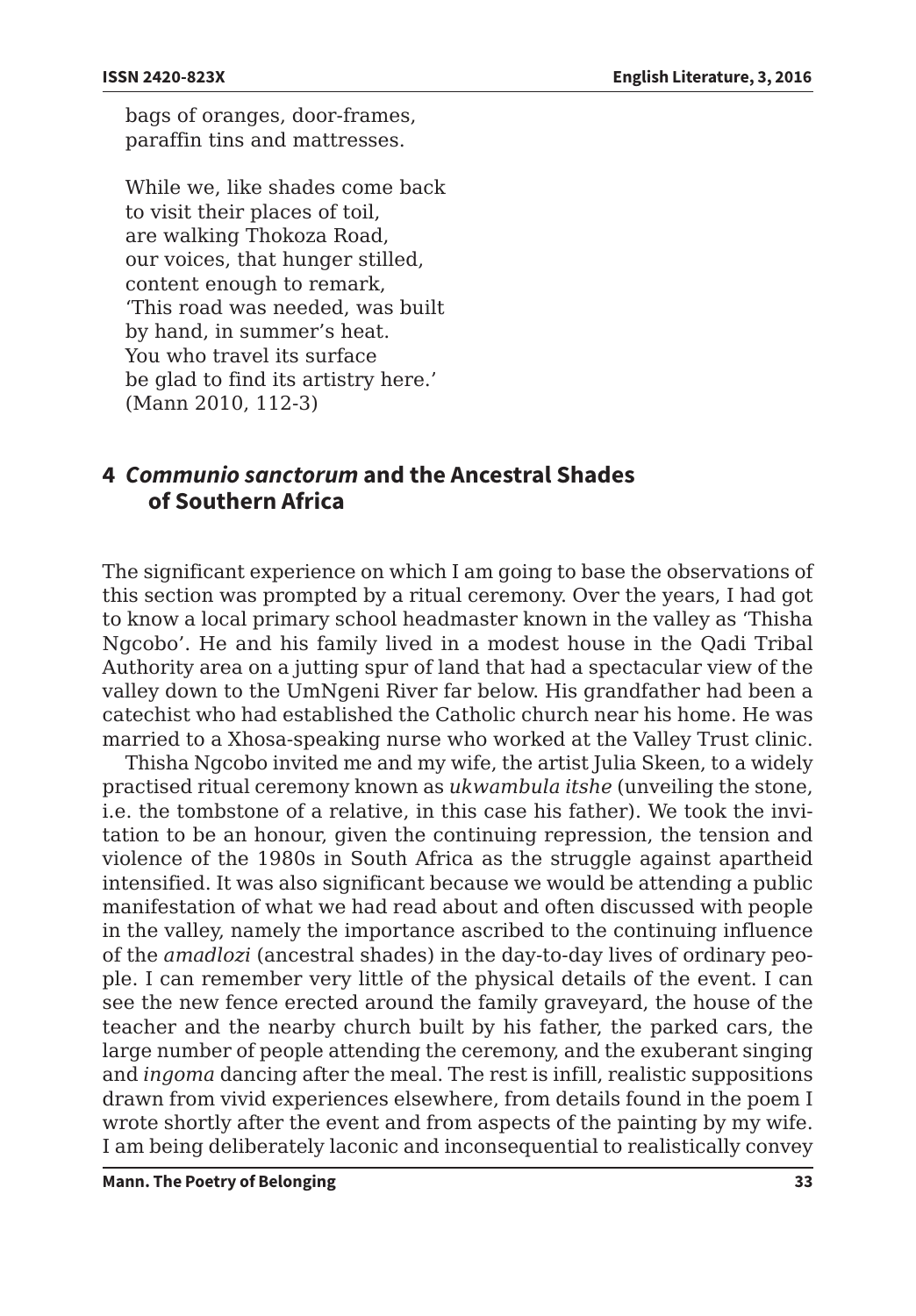how little I remember now. The painting shows the grave with the grey headstone still wrapped in a white sheet, the son of the deceased standing nearby in a suit and tie, choir-boys in red cassocks and white surplices, one holding a crucifix, and a priest in a white cassock swinging a censer as he blesses the headstone. In the background are people of all ages, pressing against the fence. I cannot remember what the priest said but I do remember something of his voice. Zulu is a tonal language, with few gutturals. The priest was Irish. He spoke a beautifully modulated bi-tonal tongue. What was happening below the surface appearances of this event? The priest had worked for years among Zulu-speaking congregations, and it would be safe to assume that he knew the significance of the ancestral shades to them. In this case both the deceased had been significant members of the Catholic Church, and therefore it was doctrinally possible for him to perceive them as members of the *communio sanctorum* that the Catholic Encyclopedia defines as follows:

The communion of saints is the spiritual solidarity which binds together the faithful on earth, the souls in purgatory, and the saints in heaven in the organic unity of the same mystical body under Christ its head, and in a constant interchange of supernatural offices. The participants in that solidarity are called saints by reason of their destination and of their partaking of the fruits of the Redemption (1 Corinthians 1:2 Greek Text). The damned are thus excluded from the communion of saints. The living, even if they do not belong to the body of the true Church, share in it according to the measure of their union with Christ and with the soul of the Church. (*Encyclopedia catholica*, 3205)

My memory of the details of the ritual ceremony may have faded, but what I carry forward now is an understanding of how significant the event was. Two ancient and great traditions of spirituality, one European and the other African, were brought into concord during the ceremony as those attending watched, sang and prayed. I remained troubled, however, by the phrase "the communion of the saints". This was not remedied by the generous definition in the Encyclopaedia. The contemporary understanding of the term 'saint' overwhelmingly attributes exceptional spiritual gifts to saints and seemed inflated when applied to the *amadlozi* (shades) of ordinary Christian people. This disquiet prompted me to look at the originating Latin more carefully. The phrase is attributed to St Nicetas (ca. 335-414), the Bishop of Remesiana, present-day Bela Palanka in the Pirot District of modern Serbia, but which was then in the Roman province of Dacia Mediterranea. Lengthy excerpts survive of his principal doctrinal work, *Instructions for Candidates for Baptism.* They contain the expression 'communion of saints', in other words, '*communo sanctorum*', in reference to the belief in a mystical bond uniting both the living and the dead in a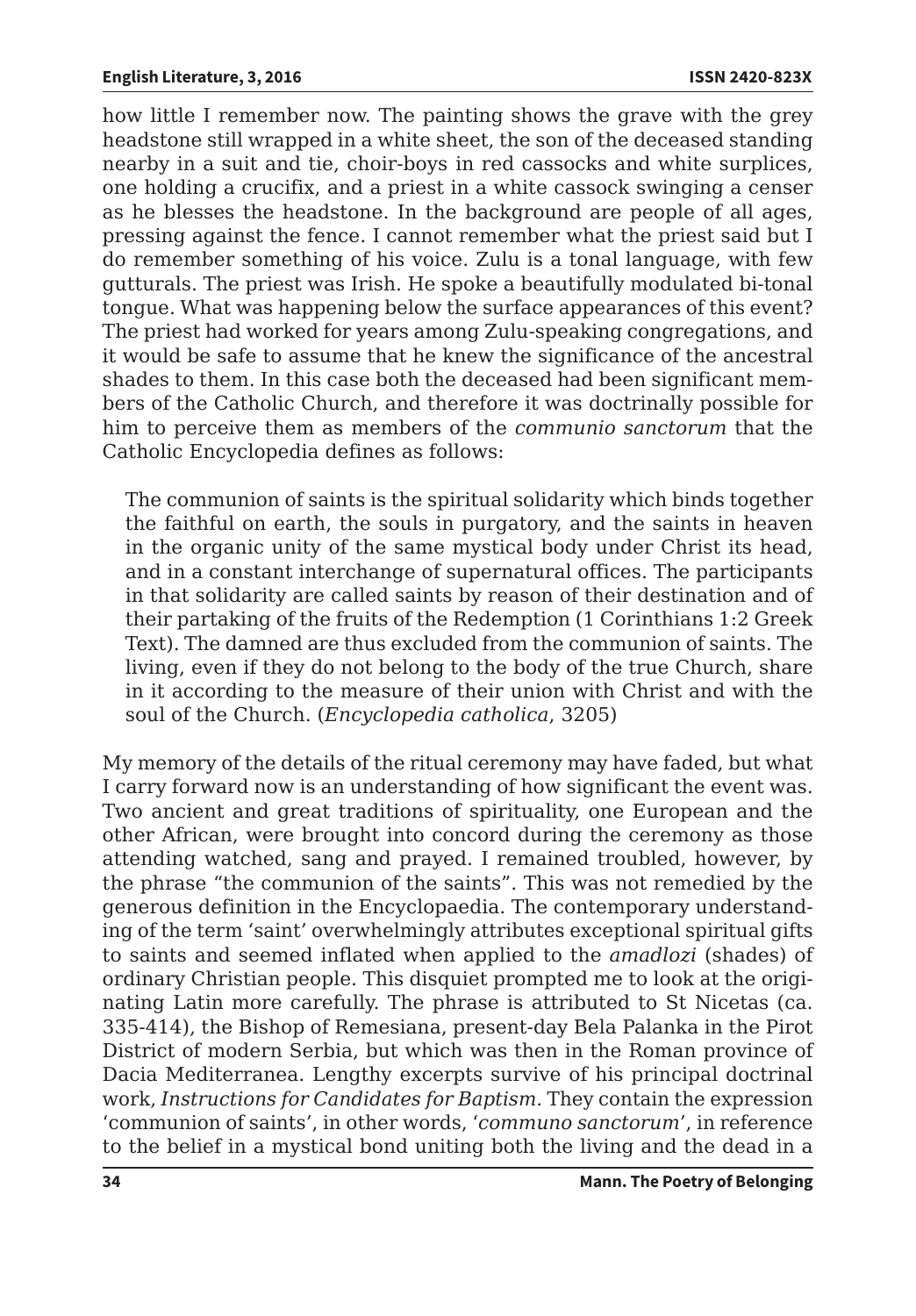confirmed hope and love. No evidence survives of a previous use of this expression, which has since played a central role in formulations of the Apostle's creed (*Encyclopedia catholica*, 463 and 8445).

There are various theories to explain why the phrase was added to what is known as the Apostle's Creed. Some hold the addition to be a protest against Vigilantius, who condemned the veneration of the saints; and he connects that protest with Faustus in Southern Gaul and probably also with Nicetas in Pannonia, who was influenced by the 'Catecheses' of St. Cyril of Jerusalem. Others see in it at first a reaction against the separatism of the Donatists, then an African and Augustinian conception bearing only on church membership, the higher meaning of fellowship with the departed saints having been introduced later by Faustus (*Encyclopedia catholica*, 3205). The reference to St Augustine of Hippo reminds us that the great theologian wrote in Latin and was a post-colonial African. His egalitarian interpretation of *communo sanctorum* could be rendered in English as 'the fellowship of the faithful'. This is in fact how the phrase is translated into Zulu (and Xhosa), namely *ubudlelwane babangcwele*, or, more poetically in the words of the phrase by Thomas Cranmer, "the company of all faithful people". This phrase evokes the continuity of the living and dead, which is central to indigenous concepts of the ancestral spirits in Southern Africa. We need no recourse to gene theory to demonstrate the reality of this. It is as straightforward and empirically verifiable as noting that our conscious minds are populated by the memories of other people.

A post-colonial perspective on the doctrine of the *communo sanctorum*  in Italy, then, derived from the vigorous and animating belief in the shades found in South Africa, suggests that it is a humanising doctrine more worthy of renewal and application than appears at first glance. The recent findings of neural science demonstrate its potential value to urban dwellers, as will be seen in the final section of this paper.

Unveiling a KwaNamatha Shade

The scene registers: a hilltop plot of grass, cleared and fenced, choirboys in cassocks, a priest with glasses, then Thisha Ngcobo standing at a tombstone veiled with a sheet.

That much the painting before me evokes. A stippling of ink's the flint in the grave. Pale floatings of colour, textures of light become fawn grass, a blue KwaZulu sky.

It looks so real. Thorn-trees and rondavels,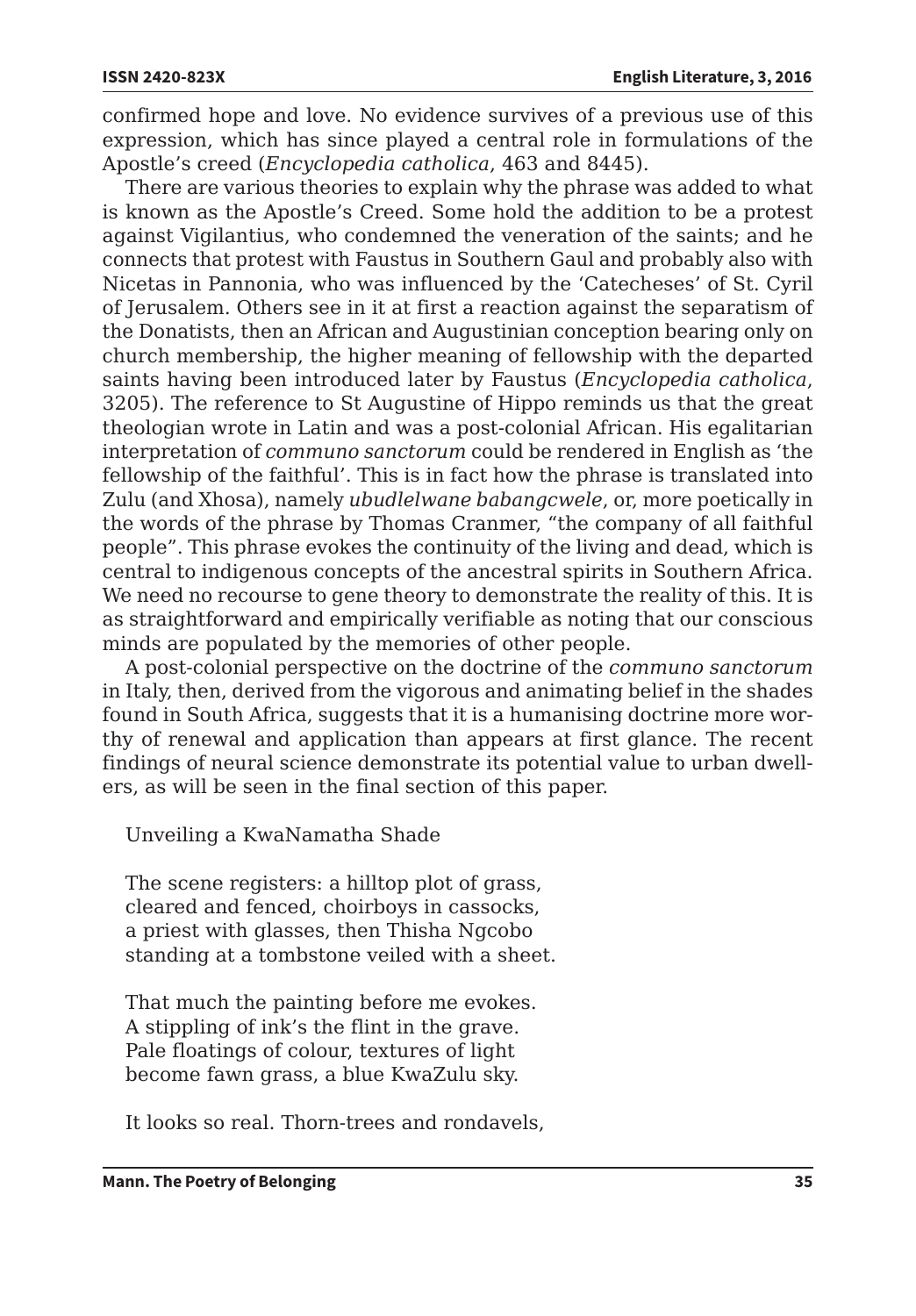the tense, sombre look on the teacher's face cross over a *then* to *now*, a *there* to a *here*, with traces of clouds and barbs on the wire.

The art is in the omissions. The goats I saw straying into a neighbour's maize are gone. So have the friends that crowded the fence, a bus with balloons, thumping to a wedding.

Under the level flint, the coffined residue of Ngcobo's father lies. The grieving over, the money saved up to purchase the tomb, he's being returned, back home as a shade.

Dogs barking nearby, the ads from radios, the prayers and hymns have leached away. He like the painting has now turned into a clustering of hints, a presence of clues. (Mann 2002, 26)

# **5 War in Italy, Dante and a Tree by the Adige River**

The significant experience that generates this section of the paper took place beside the Adige River in a farm land a few kilometres downstream of the small town of Cavarzere in the province of Veneto. Angela Ferro (1920-2013), a small compact widow in her sixties with a rounded face and black hair, was standing on the bank pointing at the trunk of a tree. It was a windless sunny afternoon in the summer of 1973. The broad calm river, edged by poplars, flowed its unostentatious grandeur below the grassy bank where we stood. "*Sai Chris*", Mama Angelina said to me, "at the start of the war, men were shot here in front of this tree. Then they were thrown into the river with pieces of cardboard tied around their necks on which was written, *Così muoiono i partigiani*. At the end of the war, the same thing happened. Men were again shot against the trees and thrown into the river. This time the cardboard around their necks said, *Così muoiono i fascisti*. People who knew each other", she said, "relatives". I will never forget that story, or the quietly melancholy way in which Mama Angelina spoke. Up till then, World War II had been an imagined entity to me, experienced at a distance that was both geographical and existential. The distance was also shaped by my attitudes towards Europe. Surely wars in Europe were more civilised than the messy, confusing violence in Africa?

Mama Angelina's story altered my perceptions of Italy, as did the other stories she told during the different times I stayed with her in the nearby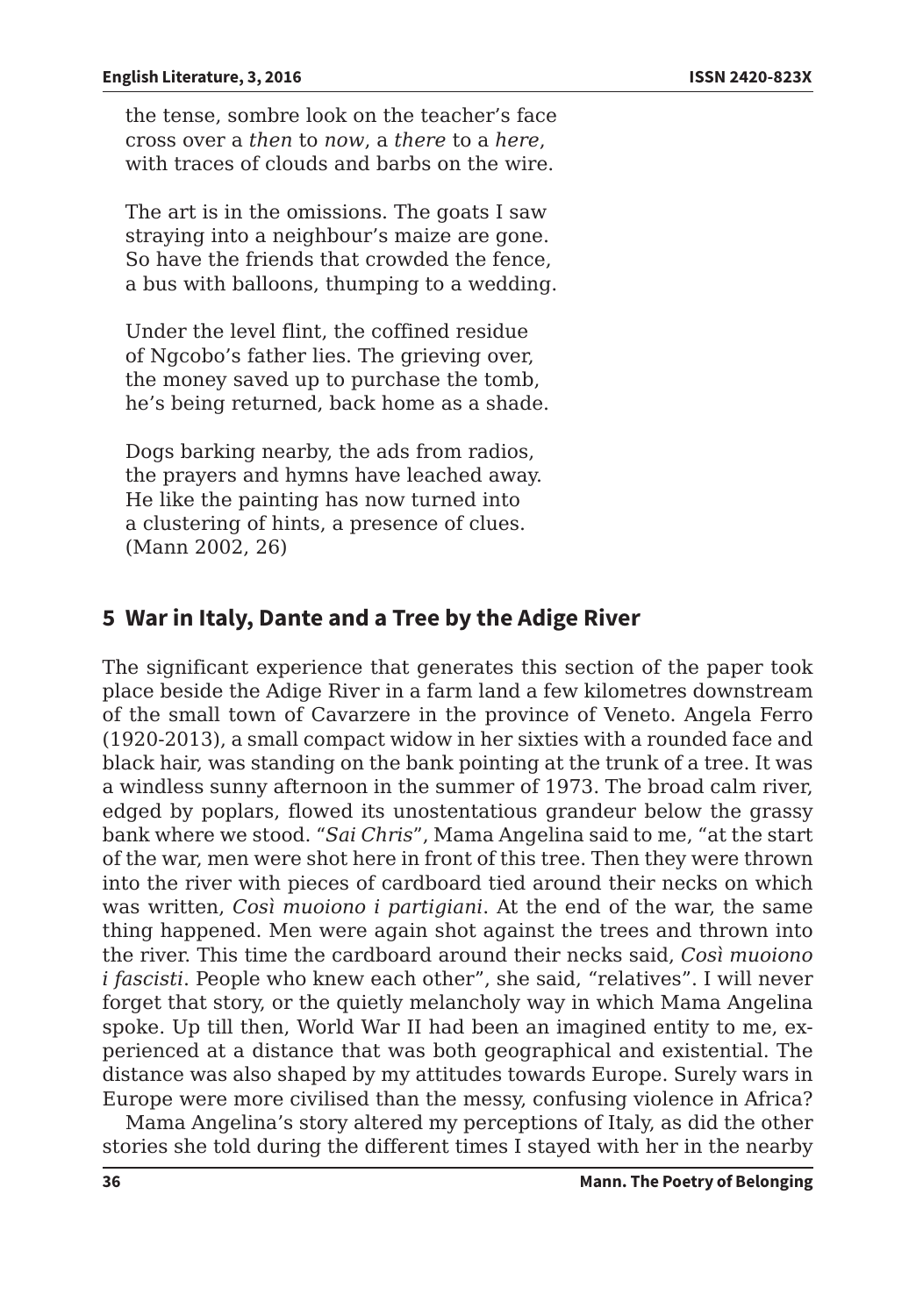village of Rosolina. She was, in effect, passing on to me some of her episodic memories of the war. I wanted to hear them because she was the last remaining member of the family who had hidden my father in the farm where they worked and lived.

Norman Bertram Fleetwood Mann (1920-1952) was a South African soldier who had been captured in North Africa by German troops and then imprisoned in the Po Valley with numerous other South African prisonersof-war. He had escaped and had been hidden and fed for two years in the farm by a family who risked their lives to do so. For nine months they hid him behind a partition in their pigsty. At night time he would collect a bowl of food concealed nearby, in a haystack or hidden in the grass. The food, mainly beans and polenta, was provided by a tenant family who lived in a tumbledown outhouse and, like so many others in that region at that time of the war, were often close to starvation.

My father returned to South Africa after the war and died when I was four. He was an absent presence in the life of me and my family. Every memory of him that Mama Angelina recounted was a discovery to cherish. Story by story, I built up an outline of him and the war in that part of Italy. In fact he had provided much of the outline already, in a diary he had written in Italian in soft-cover school exercise books and hidden in a hole he had dug far out in the middle of one of the maize fields beside the river. Story by story, I began to sense how comprehensive and brutal the war had been in that part of Italy; and then, following further reading at home, how often sustained violent conflict had taken place in that part of Europe over the centuries and further, how often it was linked to belief systems of one sort or another, both ancient and modern. Cracks in my idealistic student adherence to the ideals of the Enlightenment began to open.

Dante's poetic truth-telling was closer to that moment beside the Adige River than I realised. On a Saturday afternoon, the 17th of July 2012, I was at home in Grahamstown, South Africa, when I received a phone call from a mobile in a café in Rosolina. Mama Angelina, as we called her, had married and moved there after the war. From time to time, after having learnt the rudiments of Italian at university in South Africa, I had stayed with her and her husband and, in due course, had introduced her to my wife and, then, our children. The phone call greatly disturbed me. Mama Angelina had died earlier in the week and had been buried earlier in the day. I spoke with members of her family and those of mine who lived in Britain, and had flown to Rosolina for the funeral. It was a blazing hot summer day in Grahamstown. I wandered round the house feeling listless and desolate. I had been reading Dante intermittently during the previous month or so. Later on that day, I picked up the copy of the *Commedia*  on my desk and began to read here and there without registering what I was reading. I started to read Canto 12 of the *Inferno* for the first time and was startled to come across his reference to the Adige River. Dante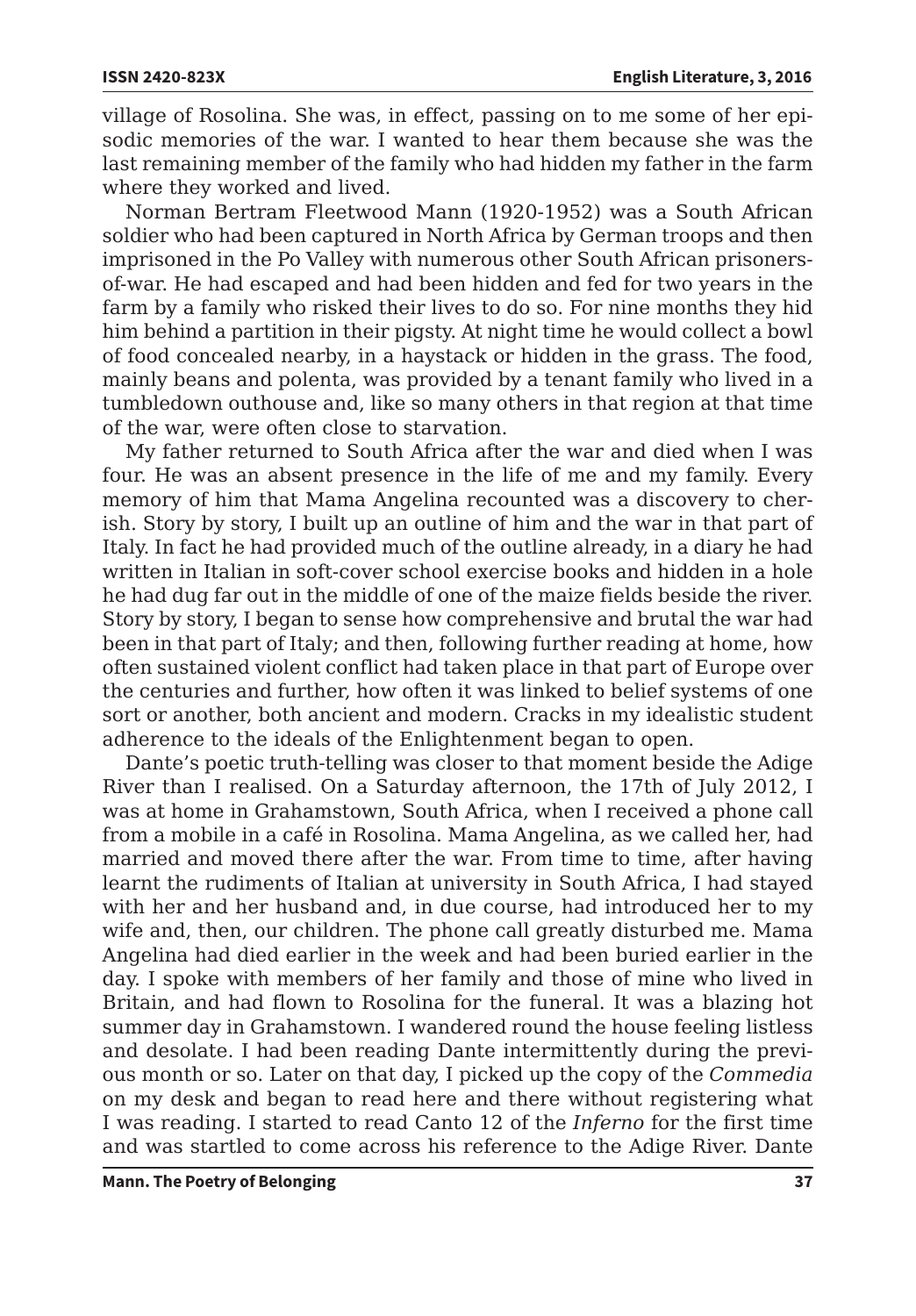and his guide Virgil are scrambling down a rocky slope towards the river that runs around the seventh circle of hell. The rugged and broken terrain reminds Dante of the banks of the Adige near Verona. Then Virgil directs his gaze downwards towards the imagined river in hell, a river patrolled by symbols of vengeful anger and bestiality in which the shades of violent leaders are punished for all eternity by being made to stand up to their necks in hot blood. My memory of the Adige River was suddenly given a new dimension of significance as I dwelt on the following excerpts.

Era lo loco ov'a scender la riva venimmo, alpestro e, per quel che v'er'anco, tal, ch'ogne vista ne sarebbe schiva.

Qual è quella ruina che nel fianco di qua da Trento l'Adice percosse, o per tremoto o per sostegno manco,

che da cima del monte, onde si mosse, al piano è sì la roccia discoscesa, ch'alcuna via darebbe a chi sù fosse:

cotal di quel burrato era la scesa; e 'n su la punta de la rotta lacca l'infamia di Creti era distesa

 $[...]$ 

Ma ficca li occhi a valle, ché s'approccia la riviera del sangue in la qual bolle qual che per violenza in altrui noccia.

Oh cieca cupidigia e ira folle, che sì ci sproni ne la vita corta, e ne l'etterna poi sì mal c'immolle! (Dante, *Inferno*, 12, 1-12, 46-50)

The place that we had reached for our descent along the bank was alpine; what reclined upon that bank would, too, repel all eyes.

Just like the toppled mass of rock that struck – because of earthquake or eroded props – the Adige on its flank, this side of Trent,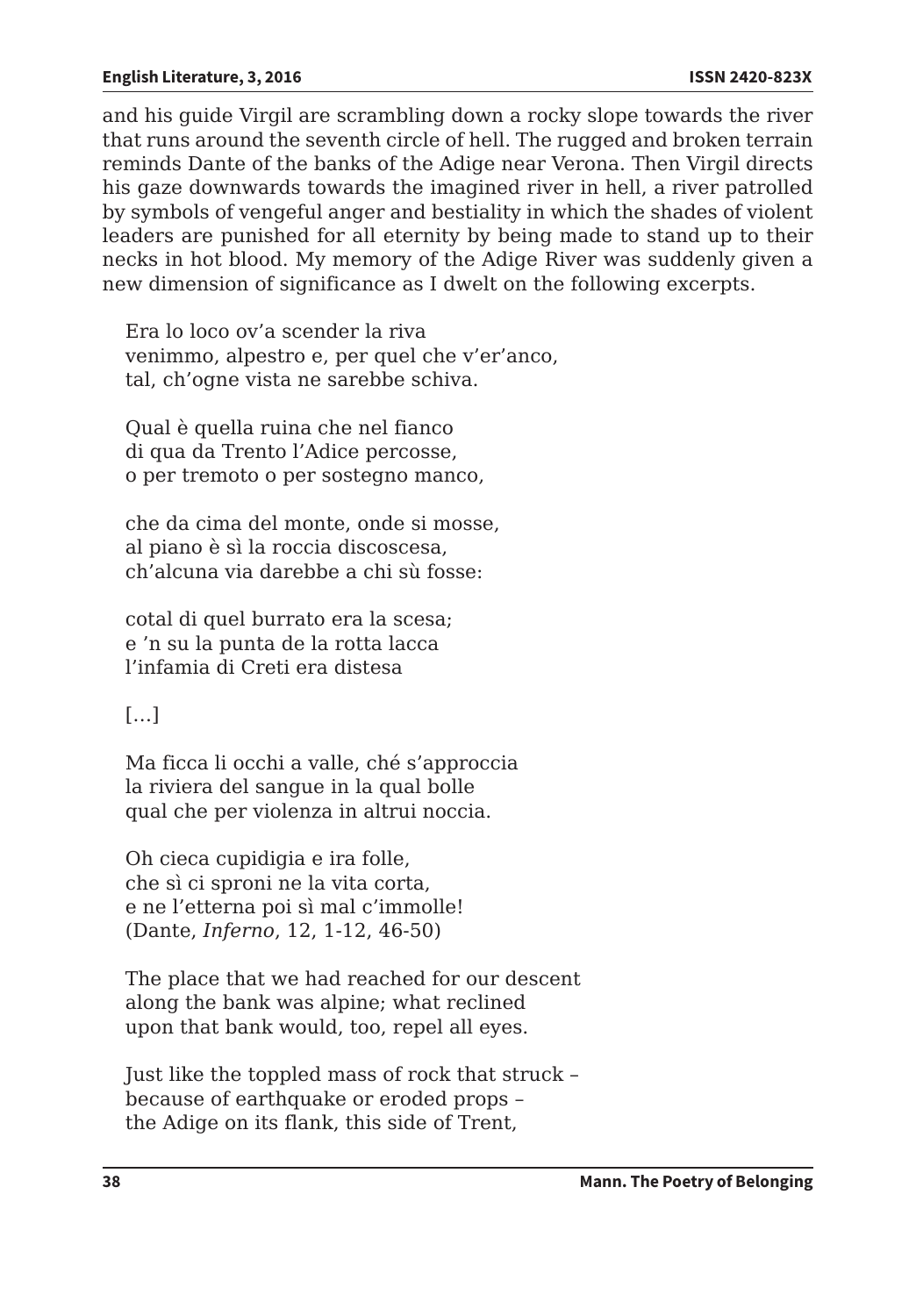where from the mountain top from which it thrust down to the plain, the rock is shattered so that it permits a path for those above:

such was the passage down to that ravine. And at the edge above the cracked abyss, there lay outstretched the infamy of Crete.

[...]

But fix your eyes below, upon the valley, for now we near the stream of blood, where those who injure others violently, boil.

O blind cupidity and insane anger, which goad us on so much in our short life, then steep us in such grief eternally! (Sinclair 1939, 154-7)

Dante places a variety of violent leaders in the river: an emperor (Alexander), a regional tyrant (Dionysus of Syracuse), the leader of a tribe of belligerent pastoral warriors (Attila the Hun) and, at a more local level, of social organisation, a Guelph and Ghibellene notorious for violent behaviour.

Bringing a post-colonial perception to bear on war in Italy and hence Europe, I had been shocked to discover an increase in scale far beyond my previous perceptions of how violent our species was. The emotion deepened when I later discovered that war bonds, the financial instrument that makes large-scale warfare possible, were an innovation that took place in Florence in Dante's time (Ferguson 2009, 66-119). Bringing Dante's poetic vision to bear on sustained conflict in twentieth-century northern Italy deepened that perception. Not only in this canto, but in other parts of the *Commedia* too, Dante relentlessly attacks the abuse of power by the leaders of social organisations, both clerical and secular. His vision forcibly reminded me that violence is nothing new in human history, and that a significant cause of its manifestation is to be found in the colonial and sustained conquest of the virtues of our psyche, our own inner *terrae incognitae,* by emotions as tyrannical as cupidity and anger. Where I had sought idealistic solutions primarily in exterior socio-political institutions of governance, I was prompted by Dante to look also inward at the causes of social violence that lay in the individual human psyche. His poetry also prompted me to acknowledge and praise the mercy and heroism of the family that hid my father.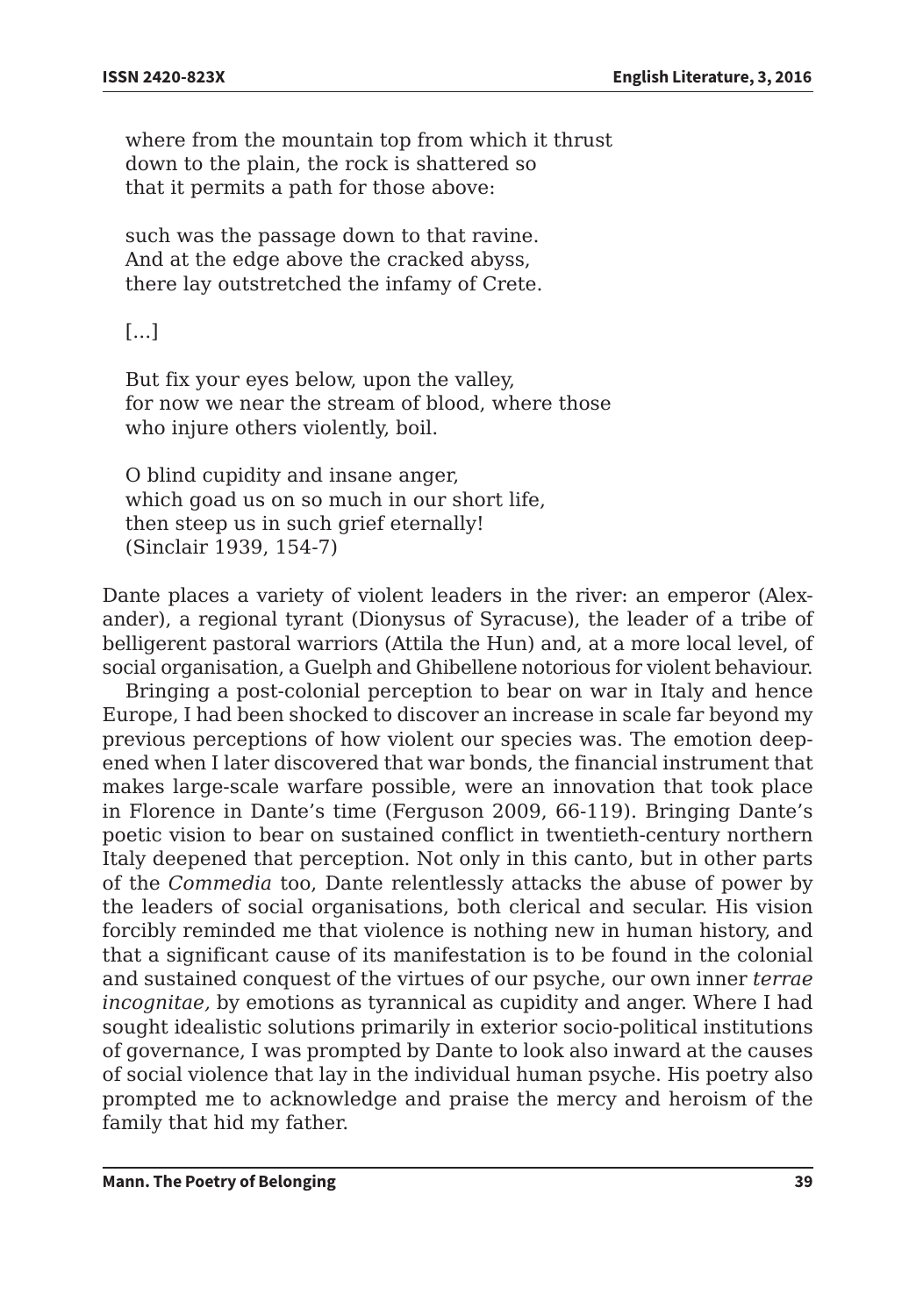A field in Italy

I'm standing in a field in Italy. A hot summer's day. Crows. Tractors. Poplars lining a river. Clods and stubble at my feet.

The trees are as in his diary. The gravel farm road. The narrow canals. The soft quick plop of frogs arrowing into a ditch.

I'm standing near Venice with people in a field. The sky is cloudless, as blue as Giotto's frescoed inside a dome.

A painter's skies. Spacious. Visionary. A Field in Italy Opening above the plains, the mountains of a Europe for once at peace. I'm standing in a field in Italy trying to grasp what's happening. The heat off the soil beats into my face as at home. A taxi is parked in the trees.

I'm trying to understand the people talking around me. I've come from South Africa with wife and children as pilgrims to this field.

We're here to give thanks. Thanks to a family who sheltered my father for two years of war, risking a bullet in the head. (Excerpts from Mann 2010, 66-7)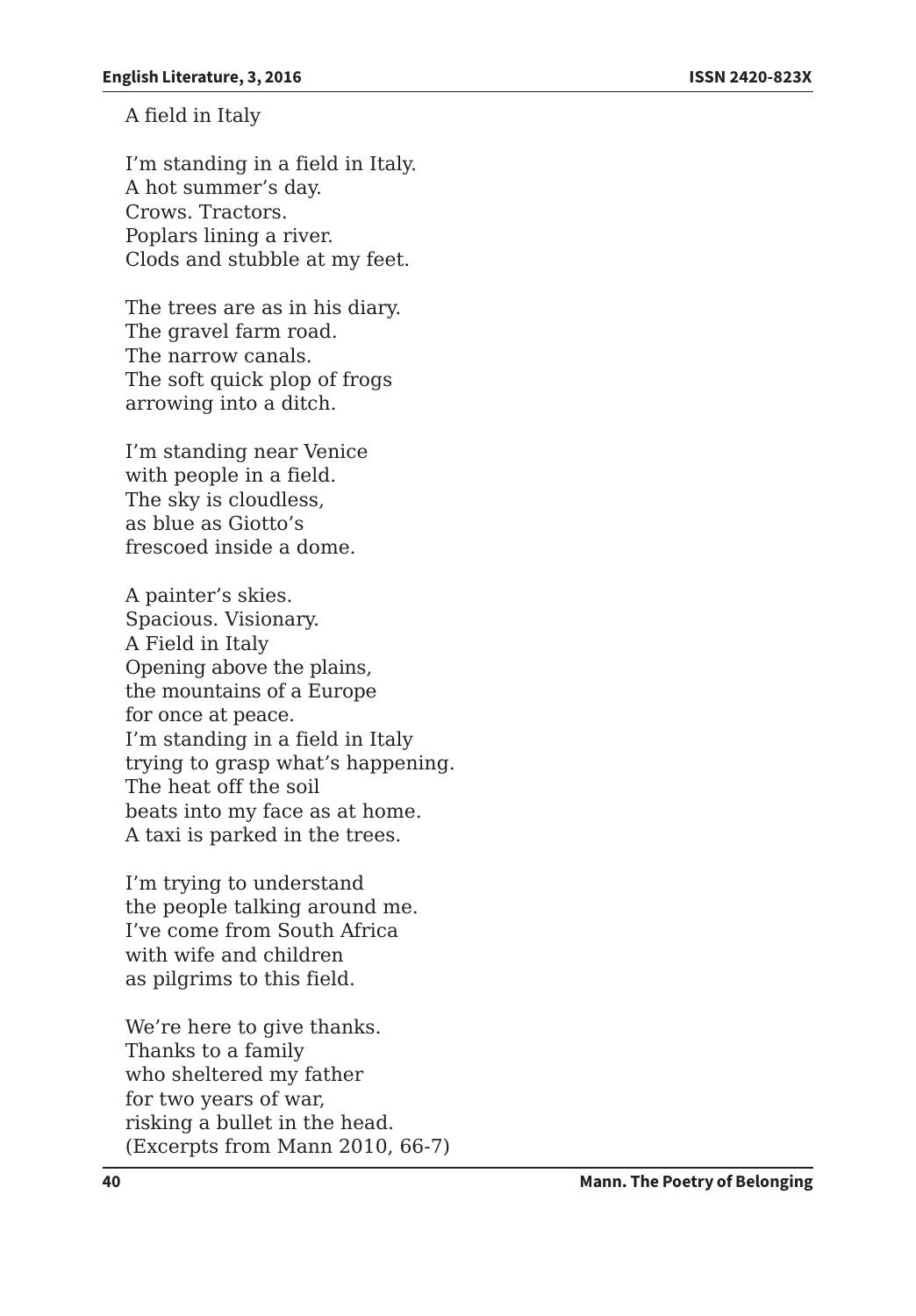# **6 Literature and Italian and South African Shades**

Imagine for a moment a rural retreat centre north of the city of Durban in the province of KwaZulu-Natal in South Africa. The coastal bush is thronged with people dressed in long white robes. There is the sound of unaccompanied choral singing somewhere, the scent of wood smoke. There are *amadlangala* everywhere, small rounded shelters made of saplings bent over and secured in the sandy soil. Elderly men, bearded, barefoot, some wearing necklaces and amulets, are shepherding new arrivals as they arrive in minibuses and cars. I am a visitor, accompanying a scholar of African oral literature equipped with a microphone and a tape recorder. In Zulu she asks the man beside our car to recite the *izibongo,* the praisepoem of Isaiah Shembe, the founder of the settlement. Azariah Mthiyane, the *imbongi* (praise-poet), gets on his knees and quietly and fluently recites an extended poem that sounds like this:

Uyasabeka!

UMhawu 'phalala usinde abasengozini UMagqalabanzi kadinwa ukuthwala izono zethu UMthombo' osela abalungileyo UZandla zinemisebe njengelanga INgqungqulu eshay' amaphiko phezu komuzi wakithi Eluphakemeni

You are awesome!

Overflowing with compassion you rescue those in danger. Your broad shoulders never tire of carrying our sins, you're a spring that the virtuous drink. Your hands have rays of light like the sun, You're the eagle that beats its wings high above our home on the Exalted Mountain. (From Gunner and Gwala 1991, 67-9, with amendments to their translation by the Author)

Azariah Mthiyane's poem, built up of a number of epithets, was addressed to the shade of Isaiah Shembe (1870-1935), the founder of the *AmaNazaretha* church in KwaZulu-Natal. At present, the church has an estimated four million members (2012). One of its best known rituals takes place each year when thousands of his followers, singing the hymns he composed, make their way up the holy mountain *Ekuphakameni* (The Exalted Place), north of Durban.

Shembe (1867-1935), the son of a farm labourer, worked initially as a dock worker in Durban. He never went to school and his belief system – like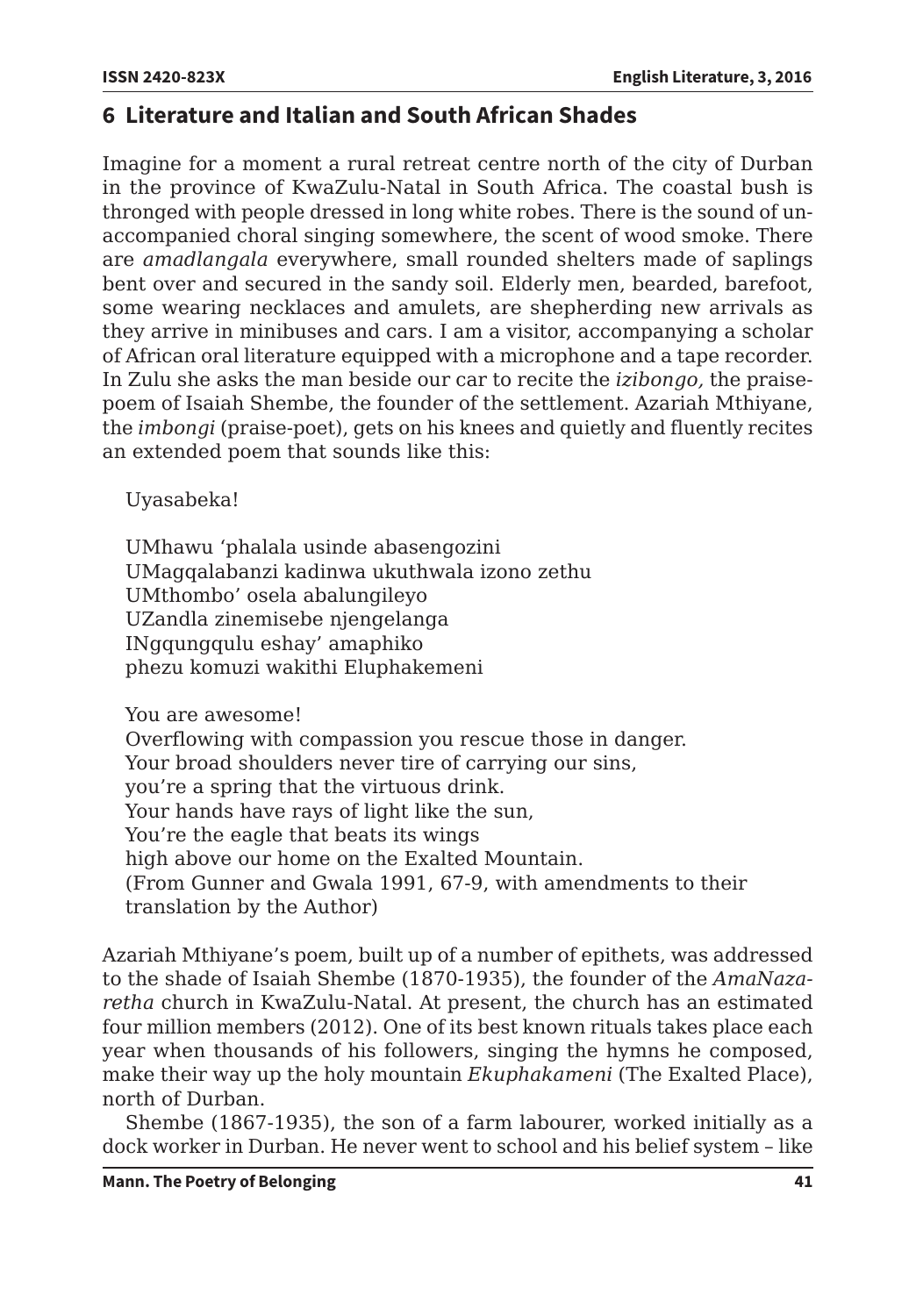that of Ntsikana, the nineteenth-century Xhosa religious leader and hymnwriter – developed irrespective of missionary influence. He responded to the alienating cultural fragmentation of urban life by creating a sociocultural movement based largely on the Bible, which functioned in the minds of his adherents like a "theatre of memory" (Gunner, Gwala 1994; Gunner 2004).

Belief in the shades is an integral part of the indigenous religious system in South Africa. Any attempt to summarise its characteristics must emphasise that it is a belief system in flux, that it varies from individual to individual and group to group and has no formalised creed or doctrine. The outline here is based for ease of reference on a comprehensive account of such an indigenous belief system, namely *Zulu Thought Patterns and Symbolism*, by Axel-Ivar Berglund (Berglund 1976). This has a ring of authenticity since it is a sprawling array of quotations, a compilation of how individual practitioners view their beliefs rather than a summarised and analytic study by an anthropologist.

Lingering post-colonial parlance obscures the complex varieties of shade beliefs in Southern Africa as well as their interaction with Christian and other patterns of religious thought. One might hear, for example, a sentence along the lines of 'local blacks worship ancestral spirits with the help of witch-doctors'. Berglund avoids the word 'ancestor' since this suggests predecessors who are dead and separate from the living. He states that the Zulu concept assumes "a very close and intimate relationship within the lineage between the departed and their survivors" (Berglund 1976, 29). He quotes one informant as saying that "it is impossible to *khonza*  a shade", in other words to worship a shade, and goes on to say that the correct usage is "*ukuthetha idlozi*"*.* This means to communicate with a shade, in particular during a rite which propitiates what an *isangoma* or diviner perceives as the discomfort or anger of a shade in the family lineage due to errant behaviour among the living (Berglund 1976, 43; Doke et al. 1972, 792).

The shades are venerated, however, in that they are perceived as channels of communication with *Unkulunkulu* (God). Classical *izibongo,* at least the residuum of texts still extant from the Zulu and Xhosa traditions of the last three centuries, in general address clan and household heads that are male. They are exhortatory, and while ironic criticism is present in some of the epithets, they typically extol the clan head's aggression and courage. There is an epic quality to the recitations that is reminiscent of Homer. Such *izibongo*, recited with memorable passion and physicality by the *imbongi* during one ritual ceremony*,* stir listeners out of the possible apathy and disunity of ordinary discourse into a greater sense of belonging to the lineage or the clan of the person praised.

In recent times, the genre has, however, shown signs of increasing diversity. Contemporary *izibongo* include poems addressed to political and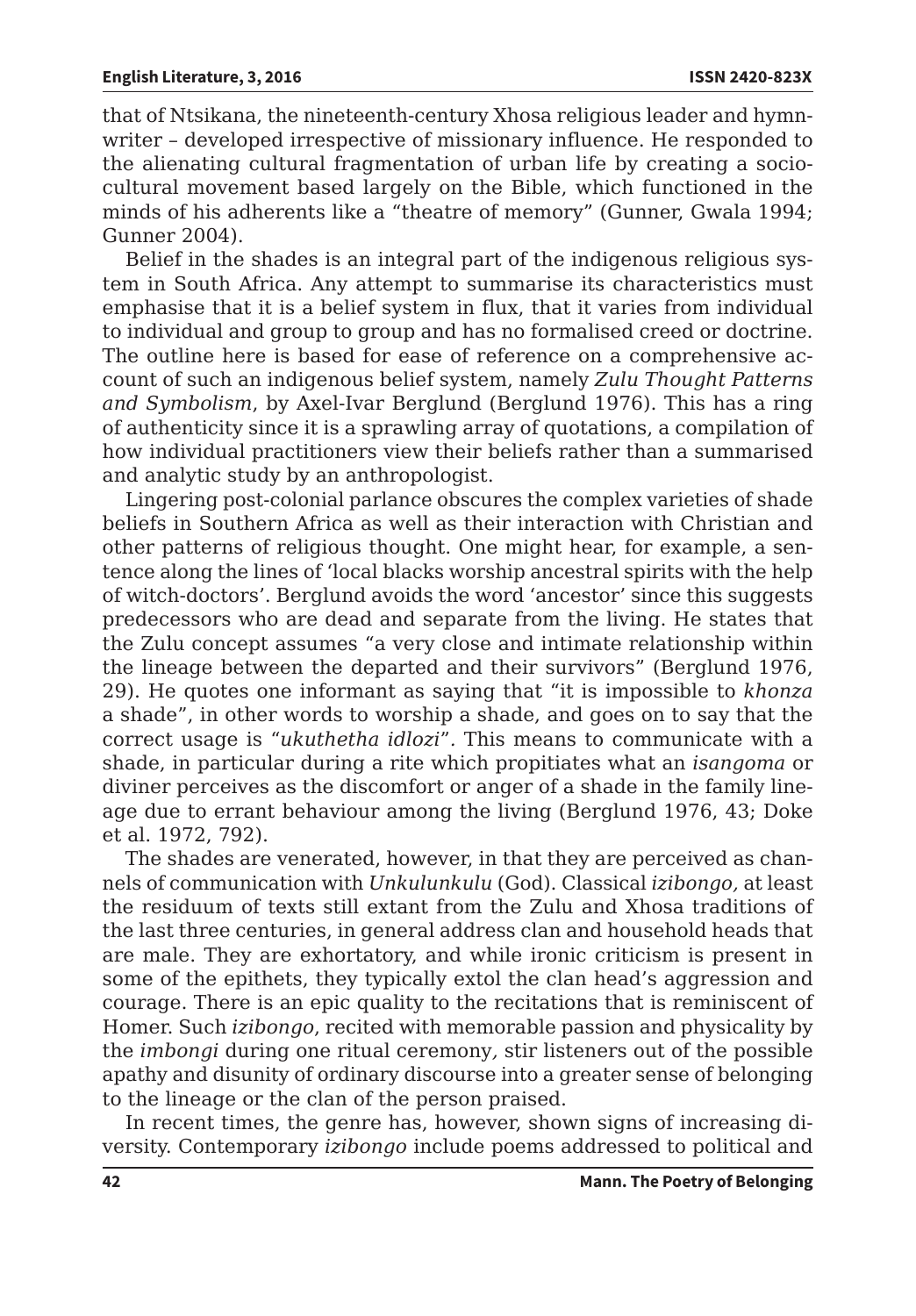trade union leaders as well as to women and religious leaders such as Shembe (Oosthuizen 1967; Gunner, Gwala 1991).

The shades are also present in the written tradition of poetry. A wide variety of South African poets and writers make reference to the shades in significant ways: Samuel Edward Krune Mqhayi (1875-1945), Thomas Mokopu Mofolo (1876-1948), Nonstizi Mgqwetho (c. late nineteenth and early twentieth century), Henry Isaac Ernest Dhlomo (1903-1956), Archibald Campbell Mzolisa Jordan (1906-1968), David Livingstone Phakamile Yali-Manisi (1926- 1999), Guy Butler (1918-2001) and Mazisi Kunene (1930-2006).

Benedict Wallet Vilakazi (1906-1947), for example, a significant poet, novelist and scholar in the history of literature in South Africa, makes numerous references to the *amadlozi* (shades) in his poetry. Born and brought up in a rural area near KwaDukuza (Stanger) in the first decades of the twentieth century, in 1936, when he was thirty, Vilakazi moved to the mining town of Johannesburg to take up a lecturing post at the University of the Witwatersrand. He wrote novels and poems, and with CM Doke prepared a monumental dictionary of Zulu that is still widely used. Such as Seferis, Vilakazi depicts himself as an exile from the landscape and culture that nurtured him, referring with affection to the lagoons, animals, trees and birds of his upbringing as well as to the shades of significant figures from Zulu history.

KwaDedangendlale, known colloquially in South African English as the Valley of the Thousand Hills, is one of the enduring loci of his yearning for unspoilt nature, tranquillity and a restoration of his originating Zulu culture. A significant number of his poems can be interpreted as acts of retrieval of childhood experiences, those crucial components of episodic and autobiographical memory that, in his case, renew a sense of belonging. Such retrievals are expressed through the use of semantic memory, which encodes the retrieved sensory experience in the grammar, syntax and vocabulary of language:

Ngikhumbule kud' ekhaya Laph' ilanga liphumela Phezu kwezintab' ezinde Lishone libomv' enzansi Kuze kusondel' ukuhlwa Nokuthul' okucwebile, Laph' uphuma phandl' unuke, Uhogele ngamakhala, Uzigqum' umzimba wonke Ngomoya wolwandl' omanzi.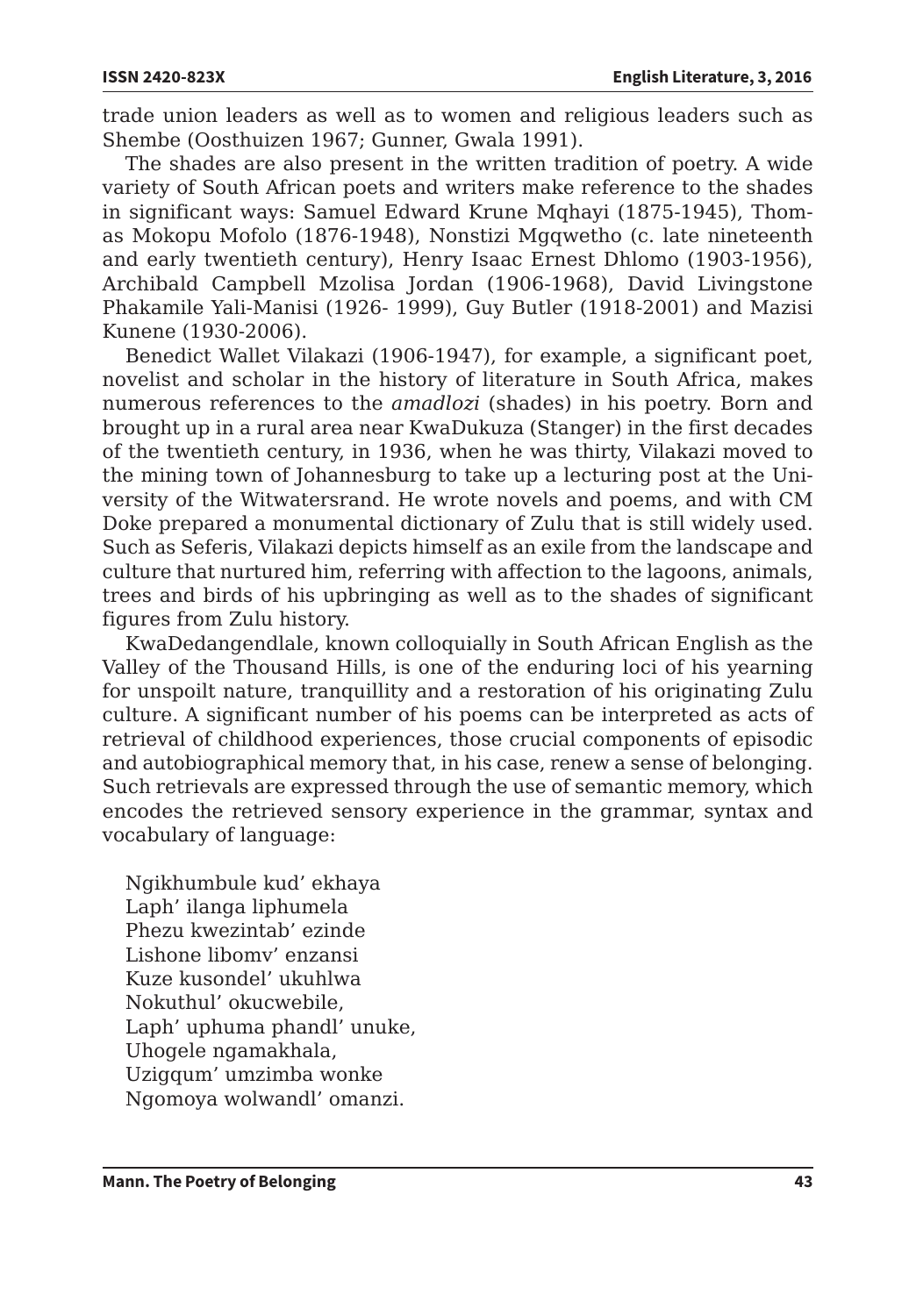I remember far away at home. There where the sun comes up Above the tall hills And goes down shining red below Until dusk comes With its pure silence. There where you go outside and breathe in, breathe in deeply with full nostrils And feel your whole body affected by the moist air of the sea*.*  (Vilakazi, translated by Adrian Koopman. See Koopman 2005, 66)

Koopman also quotes and translates other excerpts from *Amal'ezulu* (*Zulu Horizons*), Vilakazi's second volume, which illustrate his perception of the agency of the shades. The first excerpt is addressed to 'Mamina', a female muse and interlocutor, and results in successful however temporary closure:

Yebo Mamina, sengiyavuma. Amathong' angethwes' umthwalo, Ngiwuzwa ngiphapheme nakwabuthongo. Ngithi ngizumekile ngixoxiswe ngawe, Ngivuke ngokhel' ubhaqa ngiqoshame, Ngiphenduke ngelul' isandla, Ngikulolong' emagxalabeni. Ngizw' ikhambi lingen' ekhanda, Lingiphethul' ingqondo ngibamb' usiba, Kanti sekuyilapho ngihay' inkondlo.

Yes, Mamina, indeed I do agree. The spirits have laid this burden on me, I feel it even when asleep at night. I mean even when fast asleep I am made to talk by you, I wake, light the lamp and squat down, Turn and stretch out my hand, And mould you between the shoulder blades. I feel the inspiration enter my head, It arouses my mind and I reach for a pen, And it is then that I sing my song. (Vilakazi, translated by Adrian Koopman. See Koopman, 2005, 71)

Vilakazi ascribes the spiritual restlessness he experiences before writing a poem to the activity of *amathongo,* the shades. This is akin to what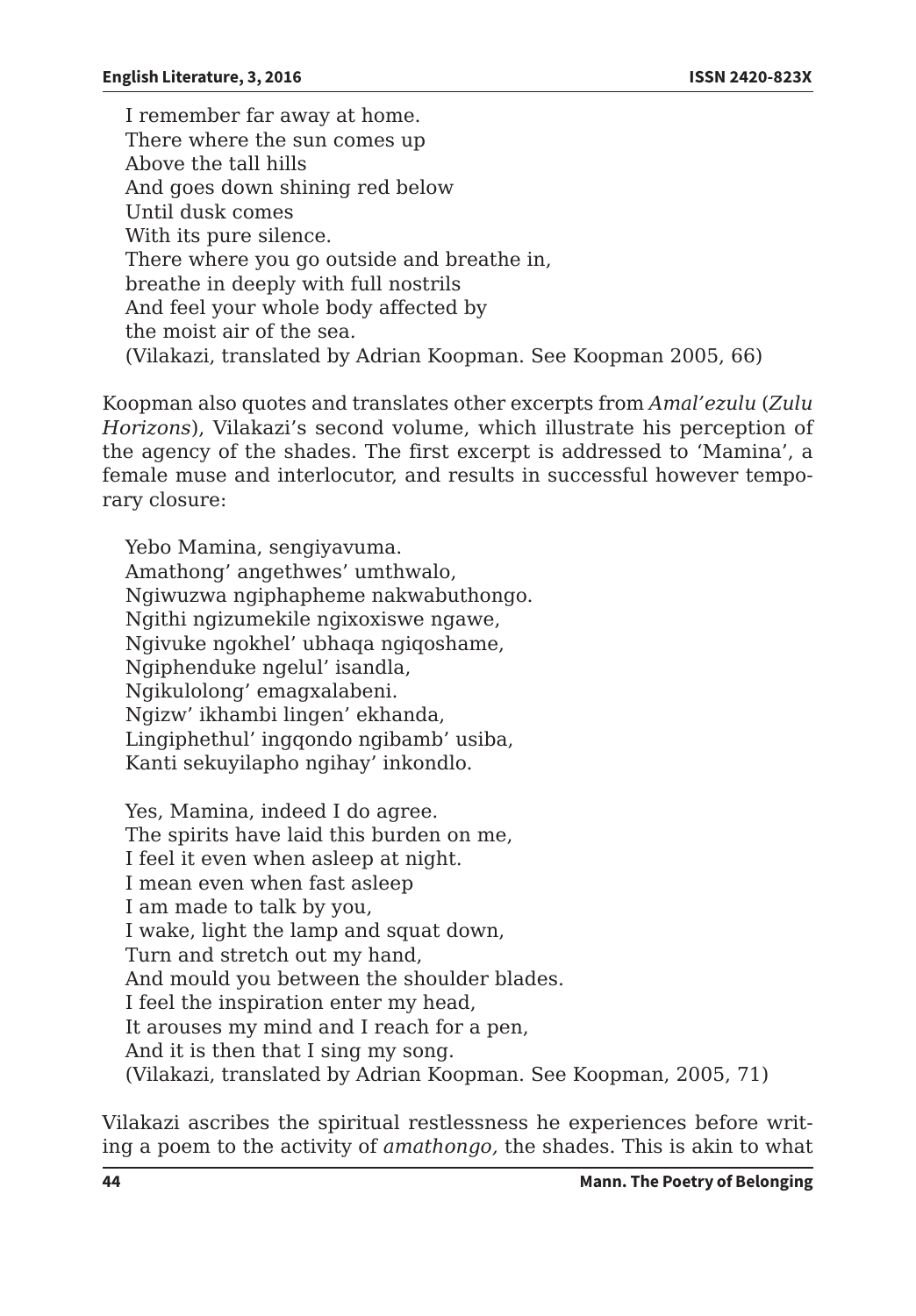might be called the creative anxiety disorder experienced by an *isangoma*  (diviner). This can be understood as the brooding (*ukufukamela*) of the shades (Berglund 1976, 127-50). Vilakazi, addressing *mathongo' ohlanga*, (literally 'the shades of the reed' or, metaphorically, 'the shades of the origin of human life') has no illusions about their turbulent power and persistence in his inner life:

Nezint' engazibhala ebusuku, Ngingazange ngizisukele ngibhale, Ngibeleselwe yinina mathong' ohlanga, Ningixabanis' ingqondo ebusuku. Kuleyonkathi ngiyobe sengafa.

And the things I have written at night I have never simply of my own accord started to write, I have always been pestered by you, the spirits of the reed, You set my mind in turmoil at night. And so it will always be with me until my death. (Vilakazi, translated by Adrian Koopman. Koopman 2005, 72)

This leads to a striking evocation of his deeply felt yearning for perpetual peace, not, in the end, alienated from his surroundings, but in intimate contact with his forebears, the shades who are taken to reside in the earth:

... kengilal' ubuthongo, Ubuthongo bokucimez' amehlo, Ngingacabangi ngelakusasa nokusa. Ngish' ubuthongo bokulala ngivuke kude, Kud' ezweni lamathongo nokozela; Ubuthongo bokulala ngingavuki Ngisingethwe yizingalo zawokoko.

... let me lie in sleep, The sleep that closes the eyes, Not thinking of tomorrow and the next day. I mean the sleep of going to sleep and waking up far away, Far away in the country of the ancestors and drowsiness, The sleep of going to sleep and never waking up. Enfolded in the arms of the ancestors. (Vilakazi, translated by Adrian Koopman. Koopman 2005, 74-5)

How do contemporary literary scholars schooled in secular humanism respond to metaphors such as these, which in their cultural context are poetically numinous and part of a spirituality of dissent at odds with the

**Mann. The Poetry of Belonging 45**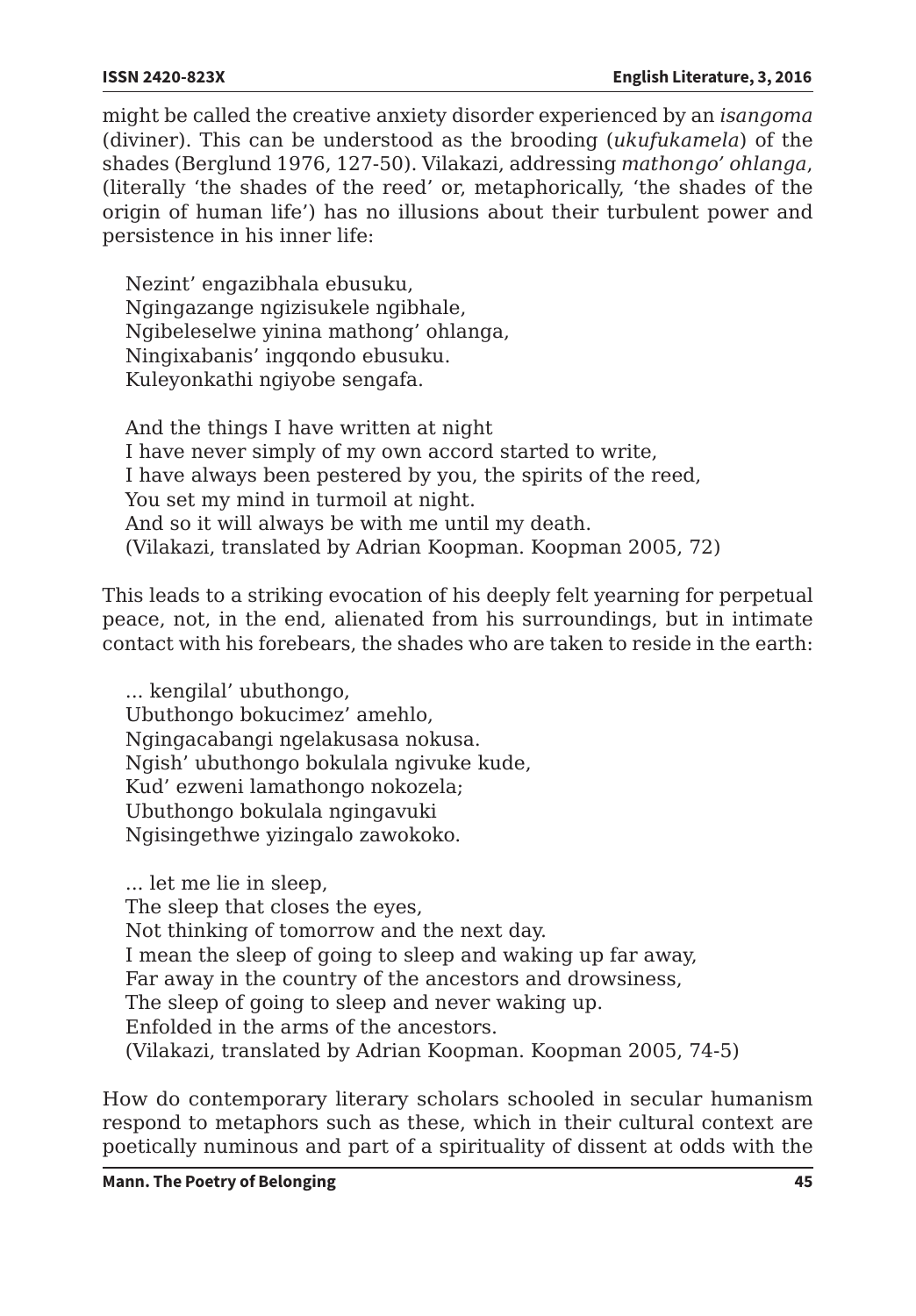scientific world-view and the monetarist values of economic globalisation at the start of the twenty-first century? Some ten years ago the revised edition of the influential book *The Post-Colonial Studies Reader* ([1995] 2006) expanded the subject matter of post-colonial studies to include the sacred. The editors drew attention to the gap "between the theoretical agenda of the Western academy and the interests of post-colonial societies themselves", and stated that

on one hand indigenous concepts of the sacred have been able to interpolate dominant conceptions of cultural identity; and on the other Western forms of the sacred have often been appropriated and transformed as a means of local empowerment. (Ashcroft et al. 2006, 7-8)

Chakrabarty, author of *Provincializing Europe*, is more forthright. He argues that the contemporary Western academy privileges the secular and relegates the sacred to primitive societies (Chakrabarty 2000). Indigenous concepts of the sacred in South Africa, based on the shades, have played a crucial role in resisting the impact of colonial conquest and dispossession over the last two and a half centuries. *Izangoma* (diviners or oracles) and *izinyanga* (healers) nurtured local concepts of personal identity and an indigenous world-view. *Amatola* (war-doctors) strengthened the resolve of armed resistance to colonial troops during the nineteenth century in the Eastern Cape and KwaZulu-Natal. This tradition extends to the use of medicines to strengthen participants in the Bambatha rebellion in the twentieth century, and to striking miners in the twenty-first. Commenting on the massacre of platinum miners that took place in 2012, the then Deputy President of South Africa, Kgalema Motlanthe, a former general secretary of the National Union of Mineworkers, said that the miners at Marikana had been in a muti-induced trance in which they would either kill or be killed (Motlanthe 2012). Flint and Parle identify four significant uprisings inspired by spiritual leaders drawing on the authority of the shades in the Eastern Cape, and also describe systematic attempts by colonial rulers to render such leaders powerless (Flint, Parle 2008, 312-21; see also Peires 1981, 1989).

### 6.1 Episodic Memory and the Shades

A recent development in the scholarly understanding of memory strengthens the need to reappraise indigenous concepts of the sacred, in particular those regarding the shades. Endel Tulving's empirical research, followed by the advent of cognitive neuroscience and improvements in the technologies that image the activities of the brain, enabled neuropsychologists to extend the original insights of William James and to estab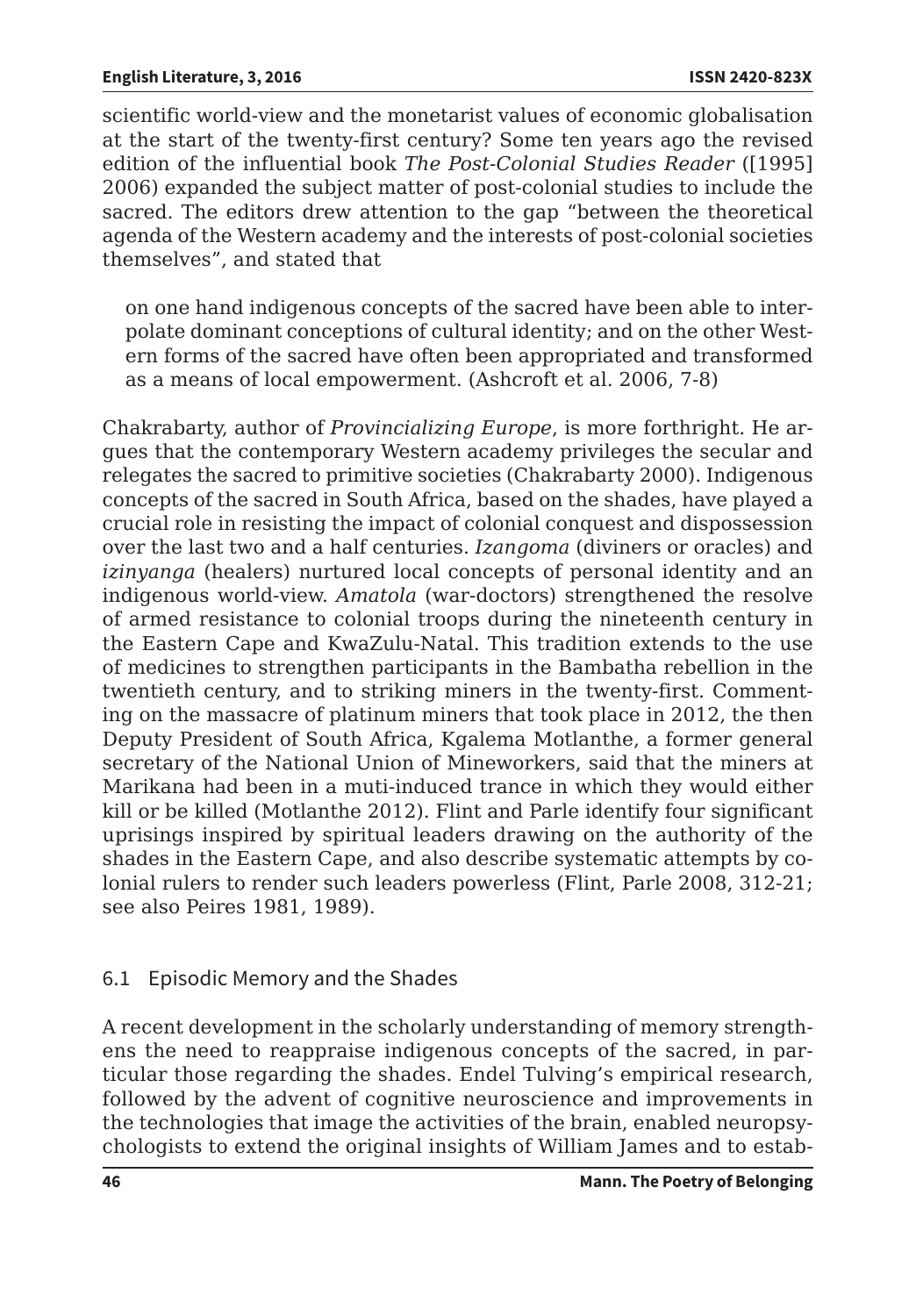lish the science of memory. We are by now familiar with the concepts of working, short-term and long-term memory as well as mental processes such as encoding and retrieval generated by different neural networks. Tulving frequently reiterates that the discipline is new, and that the findings are rudimentary and likely to change. His major contribution to date has been to distinguish between episodic and semantic memory, and to show how these are crucial components of human consciousness and identity. Such mental activities may be fleeting and extraordinarily complex. There is, however, nothing insubstantial about them. They are real events in time (Tulving 1983; Baddeley et al. 2002). Episodic memory as distinct from the semantic one is part of a neurocognitive system evolved by *homo sapiens* that

involves remembering by re-experiencing and mentally travelling back in time. Its essence lies in the subjective feeling that, in the present experience, one is re-experiencing something that has happened before in one's life. It is rooted in autonoetic awareness and in the belief that the self doing the experiencing now is the same self that did it originally. (Wheeler 1997, 349)

Examples of semantic memory are language, numeracy and simple and complex skills. These are memories of 'knowing what' or 'knowing how', whereas episodic memories are inseparable from subjective feeling and travelling back and forth in mind-brain time. Episodic memories unfold an individual's autobiographical memory and are, thus, the source of personal and socio-cultural identity. The expression and analysis of a patient's episodic memories is an approach used extensively in contemporary psychotherapy (Solms, Turnbull 2002). This approach is likely to reveal a variety of presences in a patient's psyche. Not all of them are likely to be beneficent. Some, in fact, may be destructively malevolent.

# 6.2 A Definition of Episodic Memory

Over the last few decades, with the assistance of sophisticated scanning technologies, neuroscientists have begun to disaggregate the vast number of activities working at lightning speed and in unimaginably complex congeries of networks in the mind-brain. Billions and billions of neurons with multiple interconnections quiver small packages of chemically distinct molecules called neurotransmitters back and forth across the multiple tendrils of axons and dendrites. Out of this complexity, a thought, an image, a memory, a word emerges and fades in a seethe of mental activity that continues even during sleep and which is always beyond the full recall of consciousness (Solms, Turnbull 2002, 8-43; Damasio 2004, *passim*). An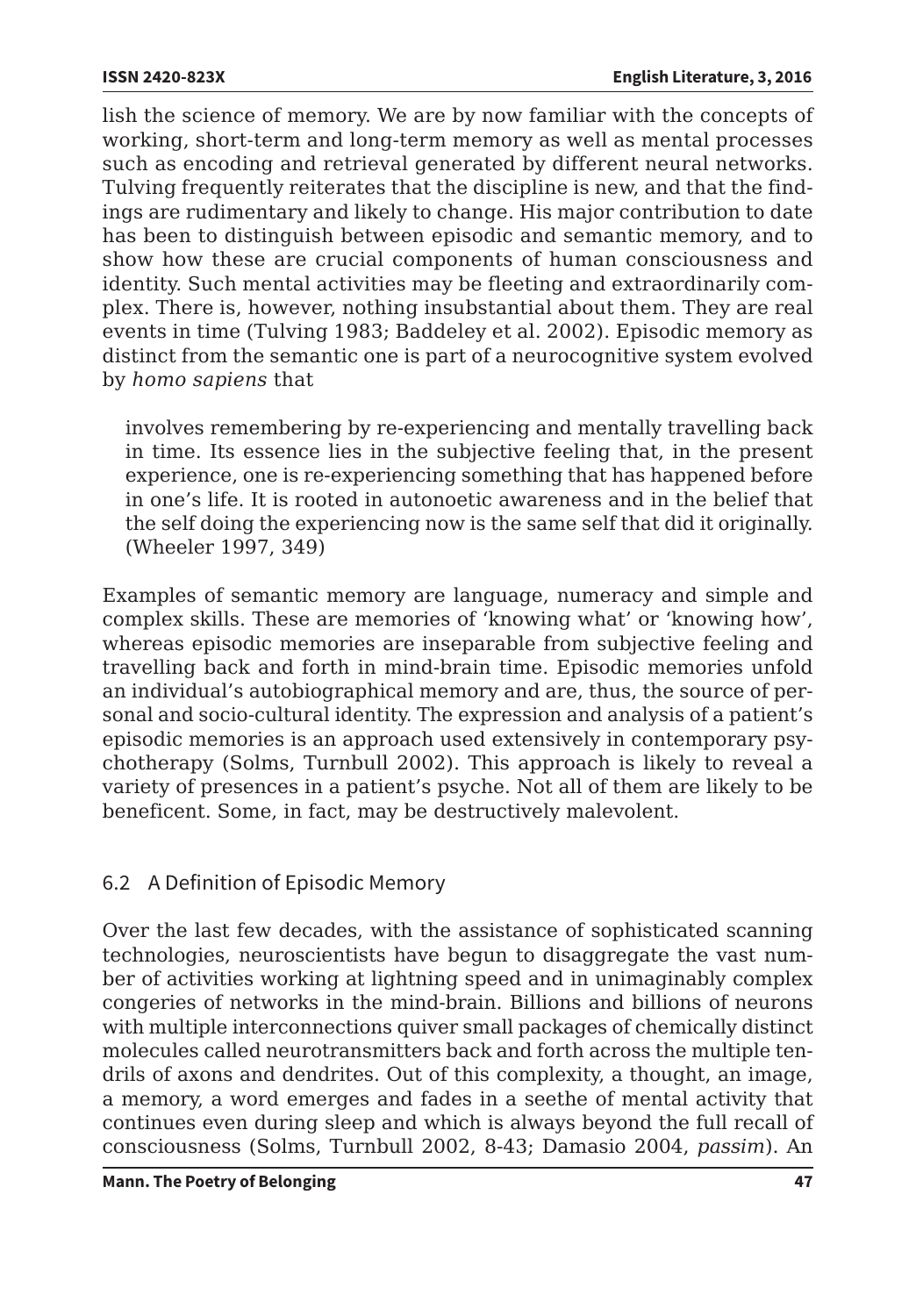episodic memory is thus an enduring illusion among the detritus of the forgotten. Unlike the spate, the rush of incoming, disaggregated then discarded sense data that passes through the mind-brain during, for example, a day-long trip through the countryside in a car, the components of the memory are engraved, as it were, into the molecules of the networks of neurons where long-term memories are stored. These traces are the material foundation of our sustained sense of belonging, both in the world and with other people. From the perspective of a literary aesthetic, the bonding of present consciousness and past event, the illusion of the poem as a whole and the shade depicted in its framework make up an extended synecdoche.

# 6.3 A Definition of the Shades Based on Neural Science

The shades, to apply a neurocognitive model of understanding, do not need to be restricted to the biological lineage of an individual, nor are they ghostly phantoms that have a separate, perceivable existence independent of an individual's mind-brain. The shades, by this definition, are episodic memories of other people that, inhabiting the interior life of an individual, contribute significantly to that individual's personal and socio-cultural identity and, hence, sense of belonging as distinct from alienation*.* Without discounting religious perceptions of understanding, this neurocognitive model sheds light on the continuing influence of the shade of Isaiah Shembe on the life of his numerous followers as well as that of Buddha, Mohammed and Christ. The number of followers of the latter three spiritual leaders, despite the disaffection with religion in some post-industrial countries, continues to increase at a rate faster than the growth of the world's escalating population, and now numbers over four billion people (Schwarz 2004, 297-8). The neurocognitive model also helps to illuminate the roles of the shades in the imagination of such well-known poets as Homer, Virgil and Dante, the *griots* who transmit the Sundiata epic in Mali as well as T.S. Eliot and Seamus Heaney. Their appearance in literature in different guises and for different purposes is complex and variegated. Ted Hughes, for example, in *Birthday Letters*, explores and expands episodic memory after memory of his deceased former wife, the poet Sylvia Plath (Hughes 1998). Thomas Hardy provides comprehensive references in his poetry to every manner of shades, which he variously calls 'presences', 'spectres' and 'phantasms'. These are not the looming presences of epic heroes or mythical demigods. They are the shades of ordinary, mostly rural people. Hardy, in effect, demystifies and broadens the concept as a more egalitarian and democratic culture emerges in Britain.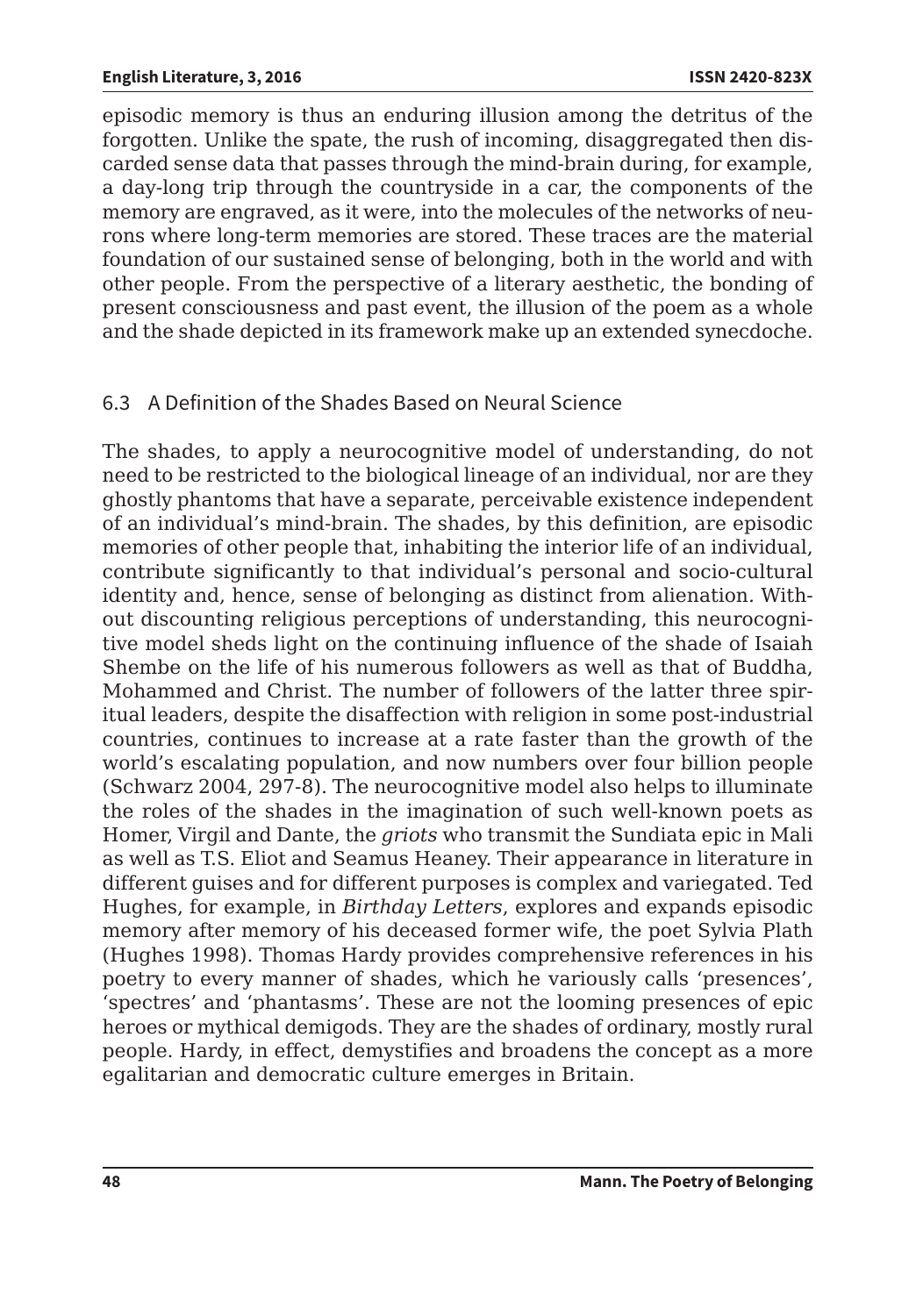### 6.4 A Post-Colonial View of the Shades in Dante

We are now in a position to view the shades in Dante through a post-colonial perspective based in South Africa in which the shades are part of the life of ordinary people. It would be illuminating to examine the evolution of the concept of heroes and souls in Homer to the shades discoverable in Virgil and, in particular, what effect the transition from an oral to a written rendition of the shades has had on the perception of an audience or a reader. Unfortunately a lack of space constrains me to look at Dante's use of the shades in the *Divina Commedia*, a task in itself so large that it constrains me further to examine only a few salient points. The turbulence and violence found in contemporary post-liberation South Africa shares some important aspects with the period of violent socio-political transition in which Dante lived. Prominent among these aspects are the declining power of feudal rural institutions, the *amakhosi* or hereditary leaders in South Africa, the migration from the countryside to the town, an increasing 'moneyfication' of numerous aspects of culture, and the incessant conflict of values and sectarian factions as kinships make way for new social alliances. This takes place as the lingering mores of small-scale village societies are drawn into the large-scale society of a constitutional democracy and nation state. What is different, of course, is the absence of the temporal authority of a papacy in South Africa, and the jagged and deep divisions between the different colour groups. It is, in all probability, the social turbulence of his era, the shifting ambiguity of values and his exile from power, that prompts Dante to set out the moral universe of the *Commedia.* He does this not in the abstract but by making moral judgements, which assign the shades of different people to different circles in *Inferno*, *Purgatorio* and *Paradiso*. It is, I think, a similar longing for a just and ordered society that inspires Azariah Mthiyane to compose and evoke the shade of the messianic religious leader, Isaiah Shembe. It also induces Vilakazi to seek the consolation of his ancestors as he turns on his bed, unable to sleep in the mining-town of Johannesburg. Having said that, other differences are stark and numerous. Prominent among these is the role that Dante ascribes himself as a poet. He is no deferential *imbongi*. What South African praise-poet would dare recite a poem that consigns the *amakhosi* (hereditary leaders) of a clan to hell for their lack of morality? Dante places the shades of a vast array of leaders and ordinary people, as well as three popes, firmly in hell, which is an act of outrageous defiance hard to match even in countries where freedom of expression has long been protected by law.

Dante as well as an *imbongi* assume that the shades they address are not just creatures of the mind but have a corporeal identity and existence independent of others (Berglund 1976, *passim*). Dante, in fact, attempts in a cryptic and not particularly convincing interchange with Statius in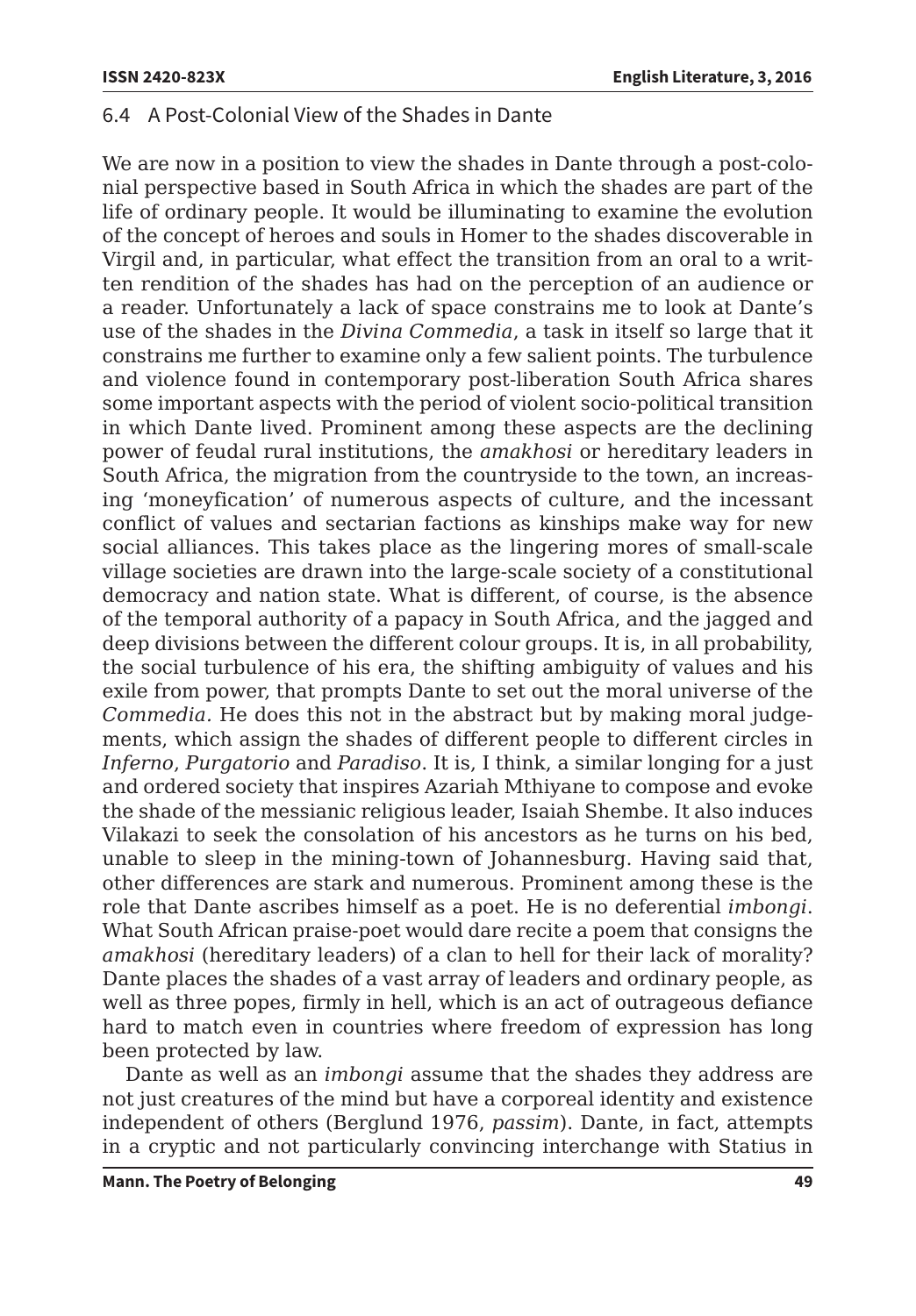Canto 25 of the *Purgatorio* to remedy a defect in Catholic theology by presenting the metaphysics of how the shades of individuals come into being in their afterlife. The tonal range of an *imbongi*'s attitude towards the lineage of shades is restricted to exhortations, celebration, occasional irony and panegyrical passion. Dante's tones of voice are more extensive, ranging from admiration and astonishment and plain description to sarcasm, fury, despair, adoration and different manifestations of love. The range of shades evoked in the *Commedia,* furthermore, is not limited to a small-scale society's male leaders, but include the male and female shades of people he knew as well as the shades of historical, biblical and mythical people. From the perspective of a post-colonial society, in which the shades are part of the psychic inner world of millions of ordinary people, the wide range of shades in Dante's *Commedia* are those of a large scale society, written large in a gigantic frieze and harshly lit by the floodlight of the poet's stern morality.

# **7 Conclusion**

By viewing aspects of Italy such as language, accounting, spirituality, war and Dante from a post-colonial perspective, I hope to have revealed some of their significance in a new way. Paradoxically, the exercise has also helped me to understand my own transitional society better. In this way, when brought together by post-colonial studies, Europe and Africa can be seen to continue to find each other out. This is notably evident in the development of a cross-cultural understanding of the existence of the shades based, at least in the case of this author, on a neural science model of episodic memory.

In Praise of the Shades

Hitching across a dusty plain one June, down one of those dead-straight backveld roads, I met a man with rolled-up khaki sleeves who told me his faults and then his beliefs. It's amazing, some people discuss more with hitch-hikers than even their friends.

His bakkie rattled a lot on the ruts so I'm not exactly sure what he said. Anyway, when he'd talked about his church and when the world had changed from mealie-stalks to sunflowers, which still looked green and firm, he lowered his voice, and spoke about his shades.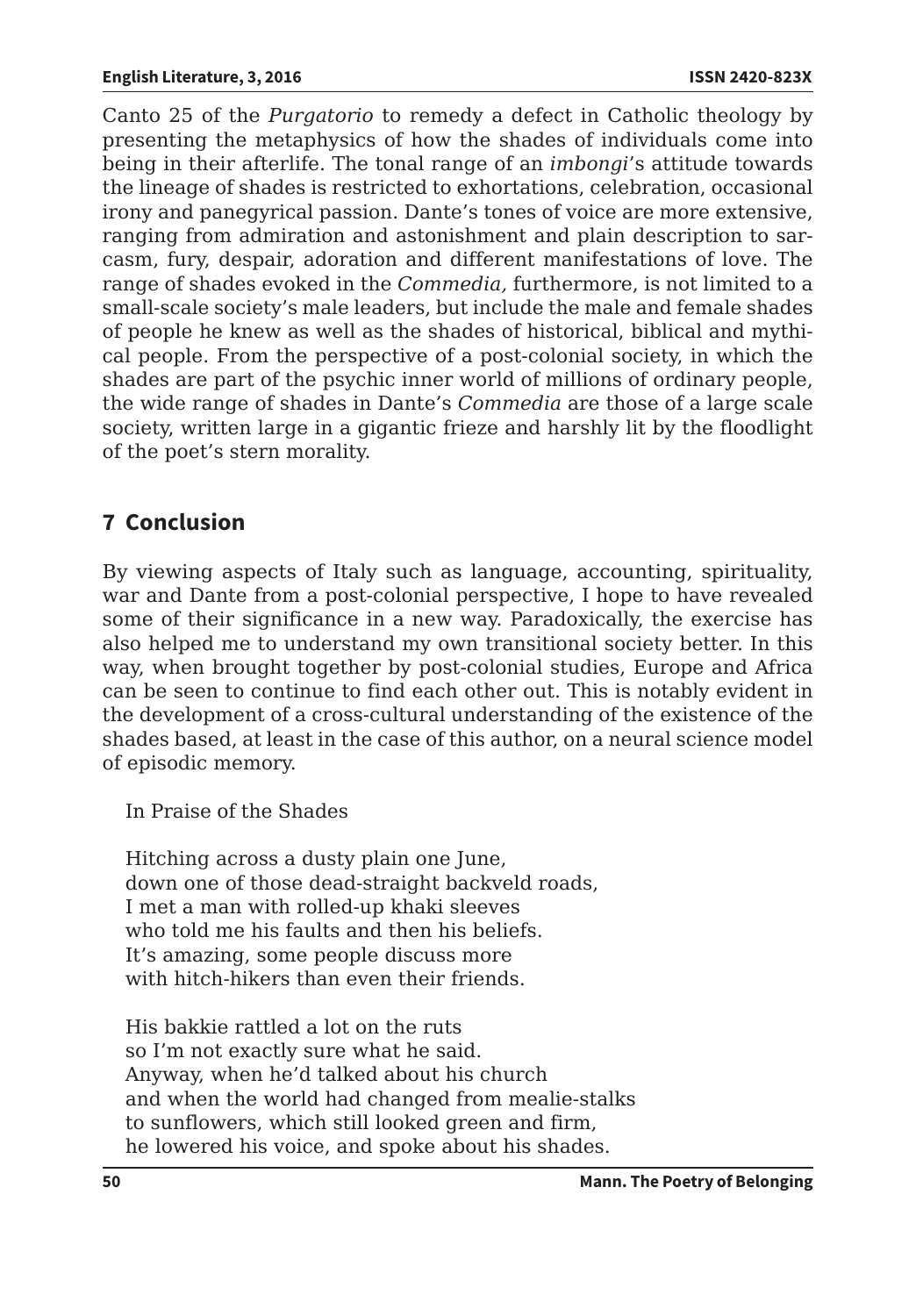This meant respect I think, not secrecy. He said he'd always asked them to guide him, and that, even in the city, they did. He seemed to me a gentle, balanced man, and I was sorry to stick my kit-bag onto the road again and say goodbye.

When you are alone and brooding deeply, do all your teachers and loved ones desert you? Stand on a road when the fence is whistling. You say, *It's the wind*, and if the dust swirls, *Wind again*, although you never see it. The shades work like the wind, invisibly.

And they have always been our companions, dressed in the flesh of the children they reared, gossiping away from the books they wrote, a throng who even in the strongest light are whispering, *You are not what you are, remember us, then try to understand.* 

They come like pilgrims from the hazy seas that shimmer at the borders of a dream, not such spirits that they can't be scolded, not such mortals that they can be profaned, for scolding them, we honour each other, and honouring them, we perceive ourselves.

When all I seem to hear about these days is violence, injustice and despair, or humourless theories, from cynical hearts, to rescue us all from our human plight, those moments in a bakkie on a plain make sunflowers from a waterless world.

*bakkie* – pick-up truck. (Mann 2010, 128-9)

### **Bibliography**

Alighieri, Dante (1939). *The Divine Comedy of Dante Alighieri.* Ed. and transl. by John D. Sinclair. London: Bodley Head.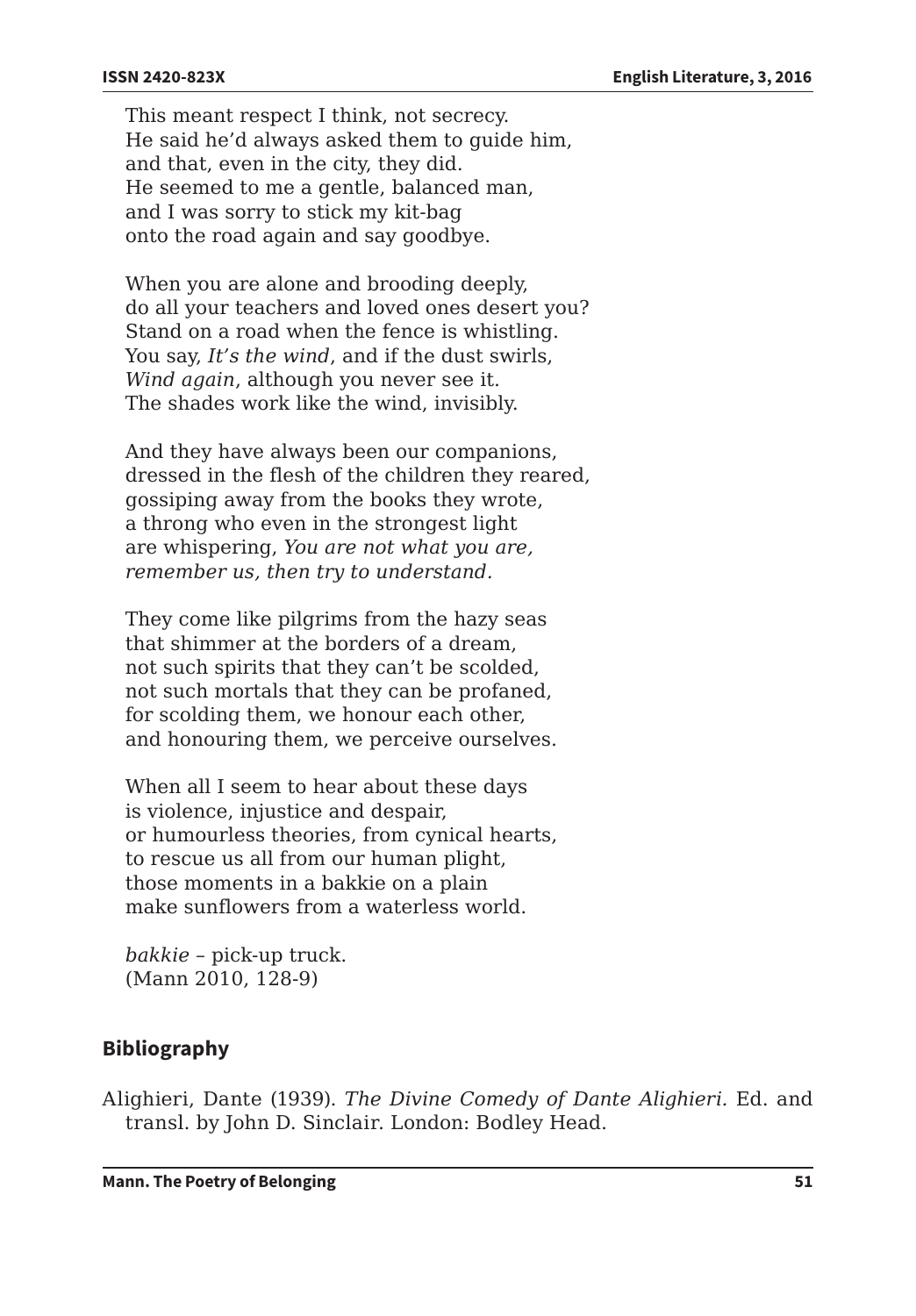- Alighieri, Dante (1948). *The Divine Comedy.* Ed. and transl. by John D. Sinclair. London: John Lane.
- Ashcroft, Bill; Griffiths, Gareth; Tiffin, Helen [1995] (2006). *The Post-Colonial Studies Reader.* New York: Routledge.
- Baddeley, Alan et al. (2002). *Episodic Memory. New Directions in Research.* Oxford: Oxford University Press.
- Berglund, Axel-Ivar (1976). *Zulu Thought Patterns and Symbolism.* Cape Town: David Philip Publisher.
- Bernard, Penny (2010). *Messages from the Deep. Water Divinities, Dreams and Diviners in Southern Africa* [PhD dissertation]. Grahamstown: Rhodes University.
- Brook, Andrew; Akin, Kathleen (eds.) (2005). *Cognition and the Brain. The Philosophy and Neuroscience Movement.* Cambridge: Cambridge University Press.
- Brown, Duncan (2009). *Religion and Spirituality in South Africa. New Perspectives.* Scottsville: University of KwaZulu-Natal Press.
- Carton, Benedict; Laband, John; Sithole, Jabulani (2008). *Zulu Identities. Being Zulu, Past and Present.* Scottsville: University of KwaZulu-Natal Press.
- Chakrabarty, Dipesh (2000). *Provincializing Europe. Postcolonial Thought and Historical Differences.* Princeton: Princeton University Press.
- Chatfield, Michael (1977). *A History of Accounting Thought*. Huntington; New York: Robert E. Krieger.
- Damasio, Antonio (2004). *Looking for Spinoza. Joy, Sorrow and the Feeling Brain.* Vintage: London.
- Davies, Glyn (2002). *History of Money.* Cardiff: University of Wales Press.
- Dickow, Helga (2012). *Religion and Attitudes Towards Life in South Africa*. Baden-Baden: Nomos.
- Doke, Clement Martyn et al. (1972). *Zulu-English Dictionary.* Johannesburg: Witwatersrand University Press.
- *Encyclopedia catholica*. s.v. "The Communion of Saints" [online]. URL http:// www.catholic.org/encyclopedia/view.php?id=3205 (2013-10-18).
- *Encyclopedia catholica*. s.v. "St. Nicetas" [online]. URL http://www.catholic.org/saints/saint.php?saint\_id=463 (2013-10-18).
- *Encyclopedia catholica*. s.v. "Nicetas" [online]. URL http://www.catholic. org/encyclopedia/view.php?id=8445 (2013-10-18).
- Ferguson, Niall (2009). *The Ascent of Money.* London: Penguin.
- Flint, Karen; Parle, Julie (2008). "Healing and Harming. Medicine, Madness, Witchcraft and Tradition". Carton, Benedict et al., *Zulu Identities. Being Zulu Past and Present.* New York: Columbia University Press, 312-21.
- Frosh, Stephen (2013). *Hauntings. Psychoanalysis and Ghostly Transmissions.* London: Palgrave Macmillan.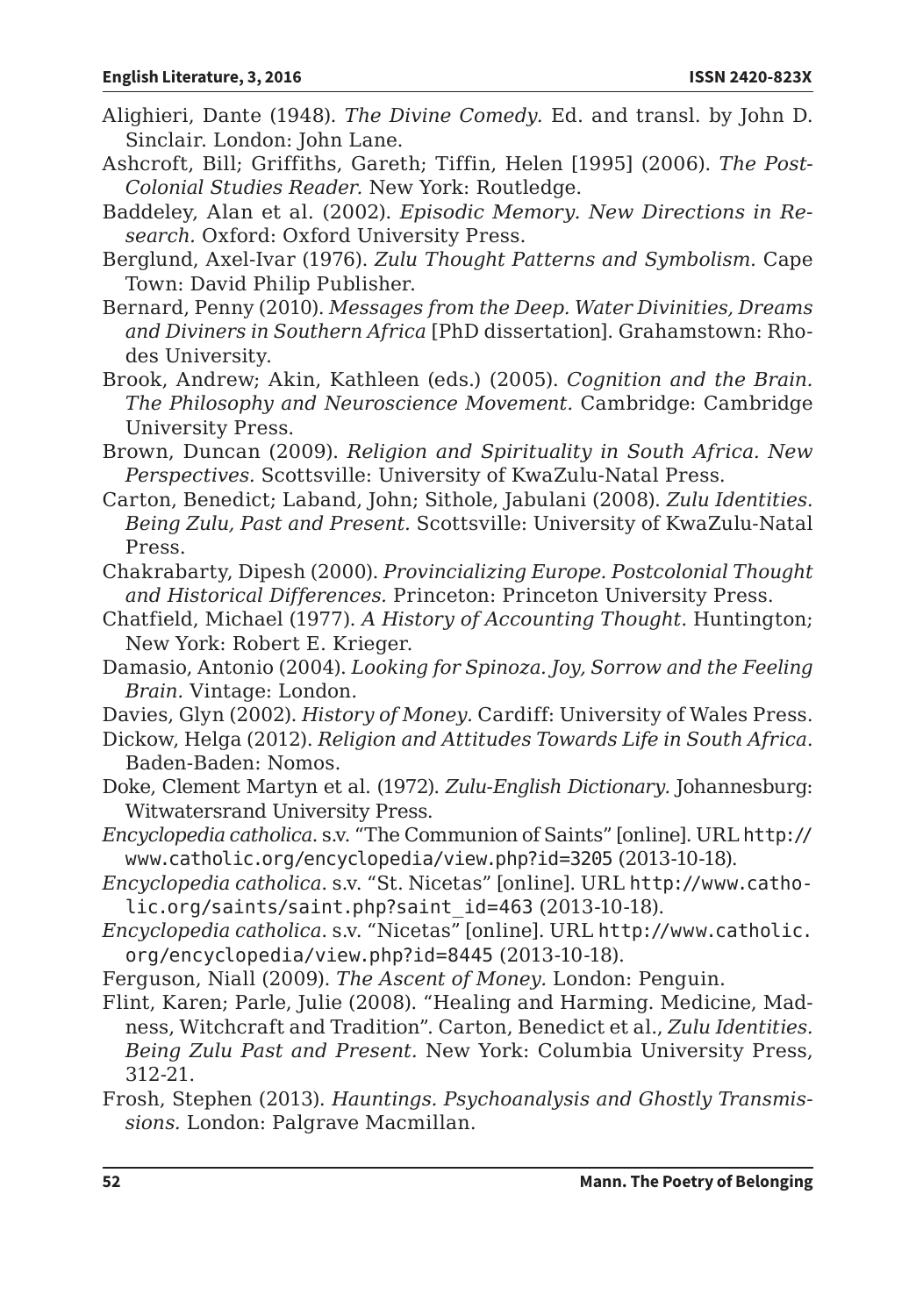- Gunner, Elizabeth; Gwala, Mafika (1994). *Musho. Zulu Popular Praises.*  Johannesburg: Witwatersrand University Press.
- Gunner, Elizabeth (2004). *The Man of Heaven and the Beautiful Ones of God. Isaiah Shembe and the Nazareth Church.* Scottsville: University of KwaZulu-Natal Press.
- Hardy, Thomas (1983). *The Complete Poems of Thomas Hardy*. Ed. by James Gibson. London: Macmillan.
- Harrison, Stephen J. (1990). *Oxford Readings in Vergil's 'Aeneid'*. Oxford: Oxford University Press.
- Hirst, Manton Myatt (1990). *The Healer's Art. Cape Nguni Diviners in the Townships of Grahamstown* [PhD dissertation]. Grahamstown: Rhodes University.
- Hughes, Ted (1998). *Birthday Letters.* London: Faber & Faber,
- Kalu, Ogbu (2008). *African Pentecostalism.* Oxford; New York: Oxford University Press.
- Koopman, Adrian (2005). "Benedict Wallet Vilakazi. Poet in Exile". *Natalia*, 35, 63-74.
- Littleton, Ananias Charles (1981). *Accounting Evolution to 1900*. Alabama: University of Alabama Press.
- Mann, Chris (1985). *Water and Sanitation Projects*. Durban: The Valley Trust.
- Mann, Chris (2002). *Heartlands.* Scottsville: University of KwaZulu-Natal Press.
- Mann, Chris (2010). *Home from Home.* Cape Town: Echoing Green Press.
- Mann, Chris; Myeni, Bheki (1990). *Asset Generation, Unemployment Relief and Development. Case Study from the Valley Trust.* Unpublished report.
- Mtuze, Peter (2004). *Introduction to Xhosa Culture.* Alice: Lovedale Press.
- McCutcheon, Robert at al. (2012). "The Expanded Public Works Programme. Policy, Rhetoric, Reality and Opportunities Foregone During the Expenditure of Over R40 Billion on Infrastructure". *South African Civil Engineering*, 20, 34-46.
- Nürnberger, Klaus (2007). *The Living Dead and the Living God. Christ and the Ancestors in a Changing Africa.* Pietermaritzburg: Cluster.
- Oosthuizen, Gerhardus Cornelis (1967). *The Theology of a South African Messiah.* Leiden: E.J. Brill.
- Opland, Jeff (1983). *Xhosa Oral Poetry.* Johannesburg: Ravan.
- Opland, Jeff (1998). *Xhosa Poets and Poetry.* Cape Town: David Philip.
- Opland, Jeff (2005). *The Dassie and the Hunter. A South African Meeting.*  Scottsville: University of KwaZulu-Natal Press.
- Opland, Jeff (2007). *The Nation's Bounty. The Xhosa Poetry of Nontsizi Mgqwethu.* Johannesburg: Witwatersrand University Press.
- Peires, Jeffrey B. (1981). *The House of Phalo. A History of the Xhosa People in the Days of Their Independence.* Johannesburg: Ravan Press.

**Mann. The Poetry of Belonging 53**